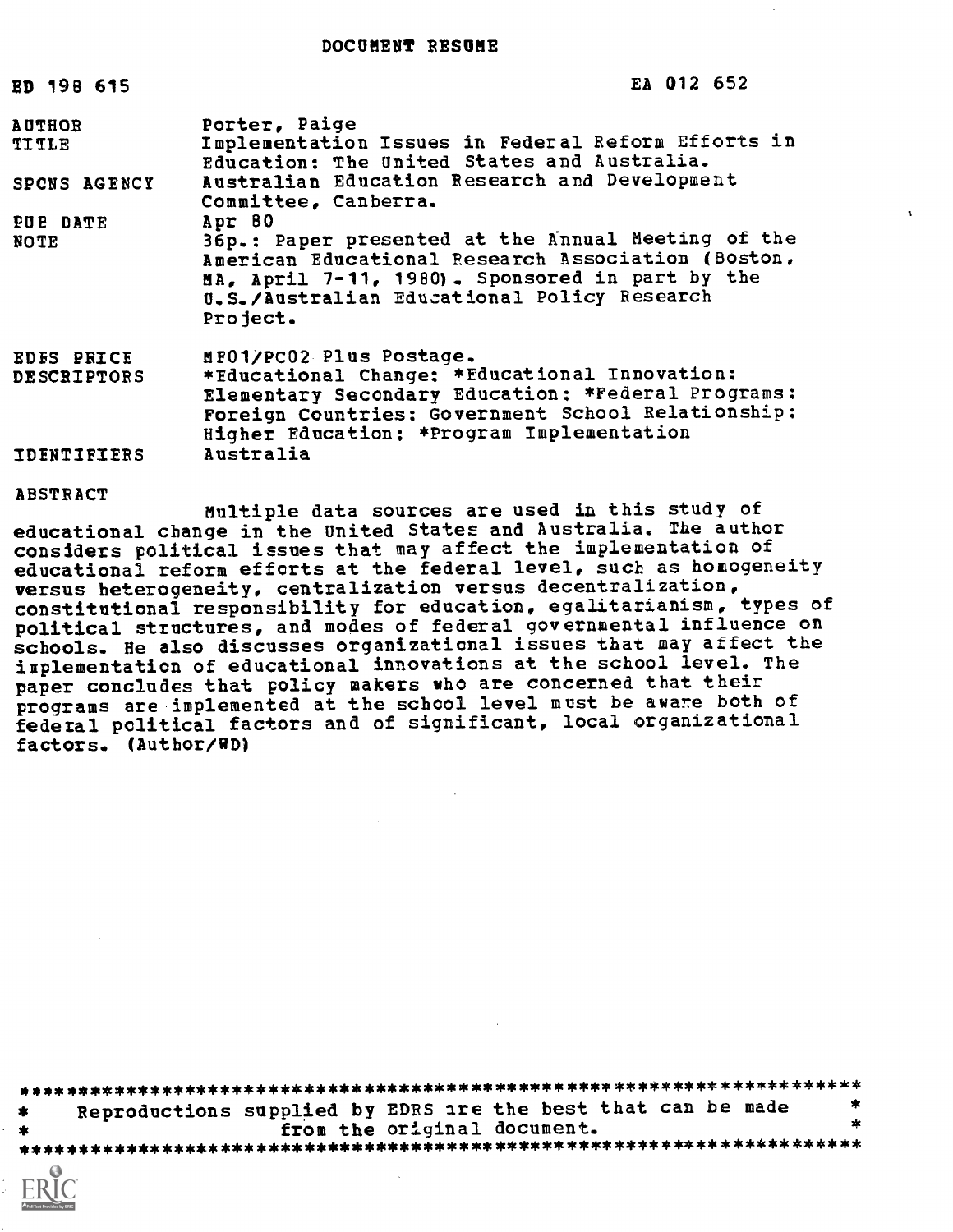### U S DEPARTMENT OF HEALTH. EDUCATION 8 WELFARE NATIONAL INSTITUTE OF EOUCATION

THIS OOCUMENT HAS BEEN REPRO.<br>OUCEO EXACTLY AS RECEIVED FROM<br>THE PERSON OR ORGANIZATION ORIGIN-<br>ATING IT POINTS OF VIEW OR OPINIONS<br>STATEO OO NOT NECESSARILY REPRE-<br>SENTOFFICIAL NATION OR POLICY<br>EOUCATION POSITION OR POLIC

# IMPLEMENTATION ISSUES IN FEDERAL REFORM EFFORTS IN EDUCATION :

THE UNITED STATES AND AUSTRALIA

Paper presented at the American Educational Research Association Annual Meeting April 7-11, 1980. Boston, Massachusetts

> DR. PAIGE PORTER SCHOOL OF EDUCATION MURDOCH UNIVERSITY PERTH WESTERN AUSTRALIA AUSTRALIA 6150

> > "PERMISSION TO REPRODUCE THIS MATERIAL HAS BEEN GRANTED BY

P. Porter'

TO THE EDUCATIONAL RESOURCES INFORMATION CENTER (ERIC)."

 $\alpha$ **In** and the set

Part of the research referred to has been supported by the Education Research and DevelJpment Committee of Australia, and the U.S./ Australian Educationa: Policy Research Project. The views expressed  $\widetilde{\rm ERIC}$  in this paper do not necessarily reflect those of either group.  $\mathbb{R}$   $\blacksquare$   $\blacksquare$   $\blacksquare$   $\blacksquare$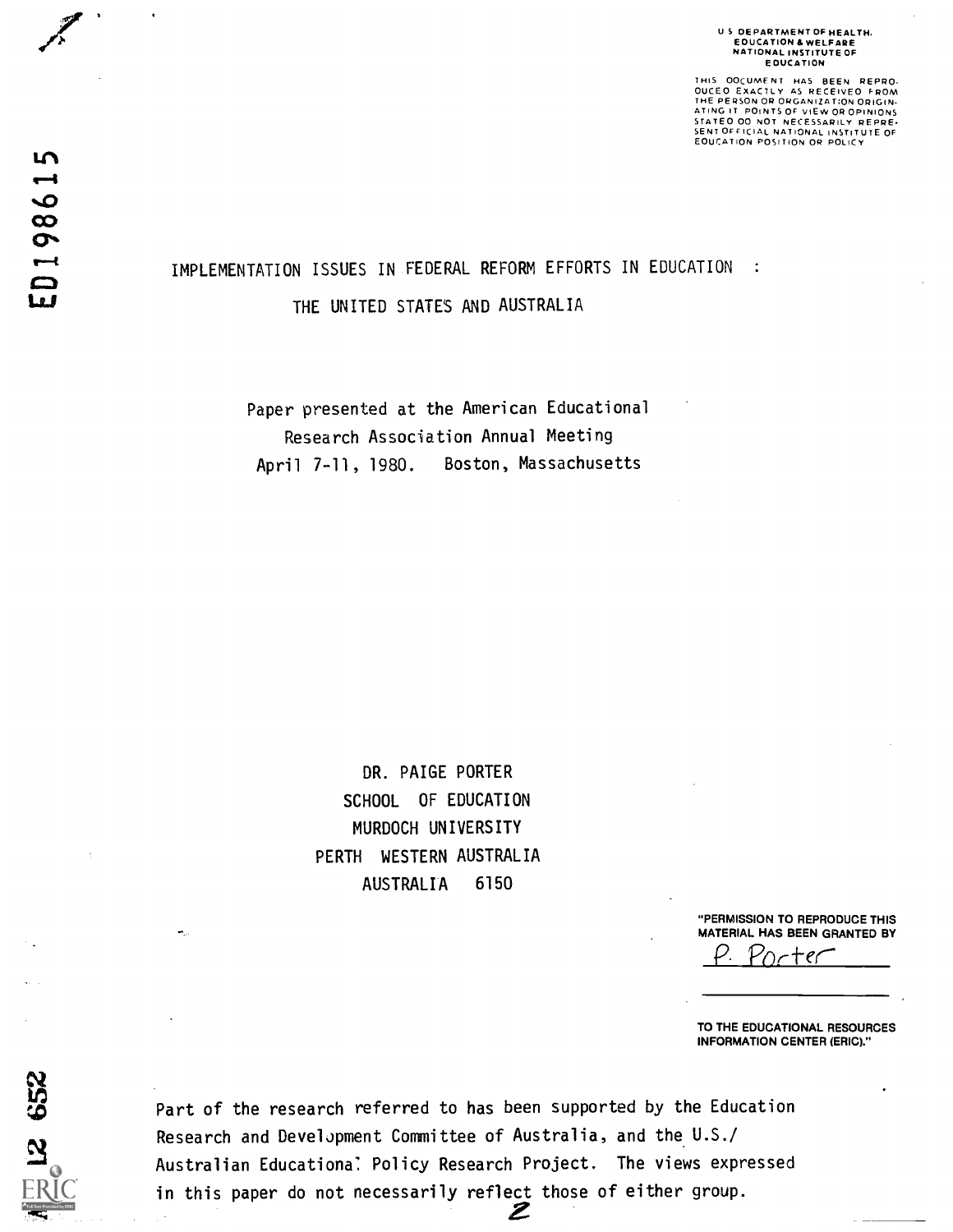#### ABSTRACT

# Implementation Issues in Federal Reform Efforts in Education The United States and Australia

Dr. Paige Porter Murdoch University

This study compares federal efforts to reform education in the United States and Australia. The focus is on political issues that may affect implementation at the federal level and organizational issues which may affect implementation at the school level. Multiple data sources are used. Conclusions suggest that federal policy-makers need to be cognizant of relevant political factors to ensure programs supporting educational change reach schools, but they also need to aware of significant organizational factors at the school level to facilitate actual implementation within schools.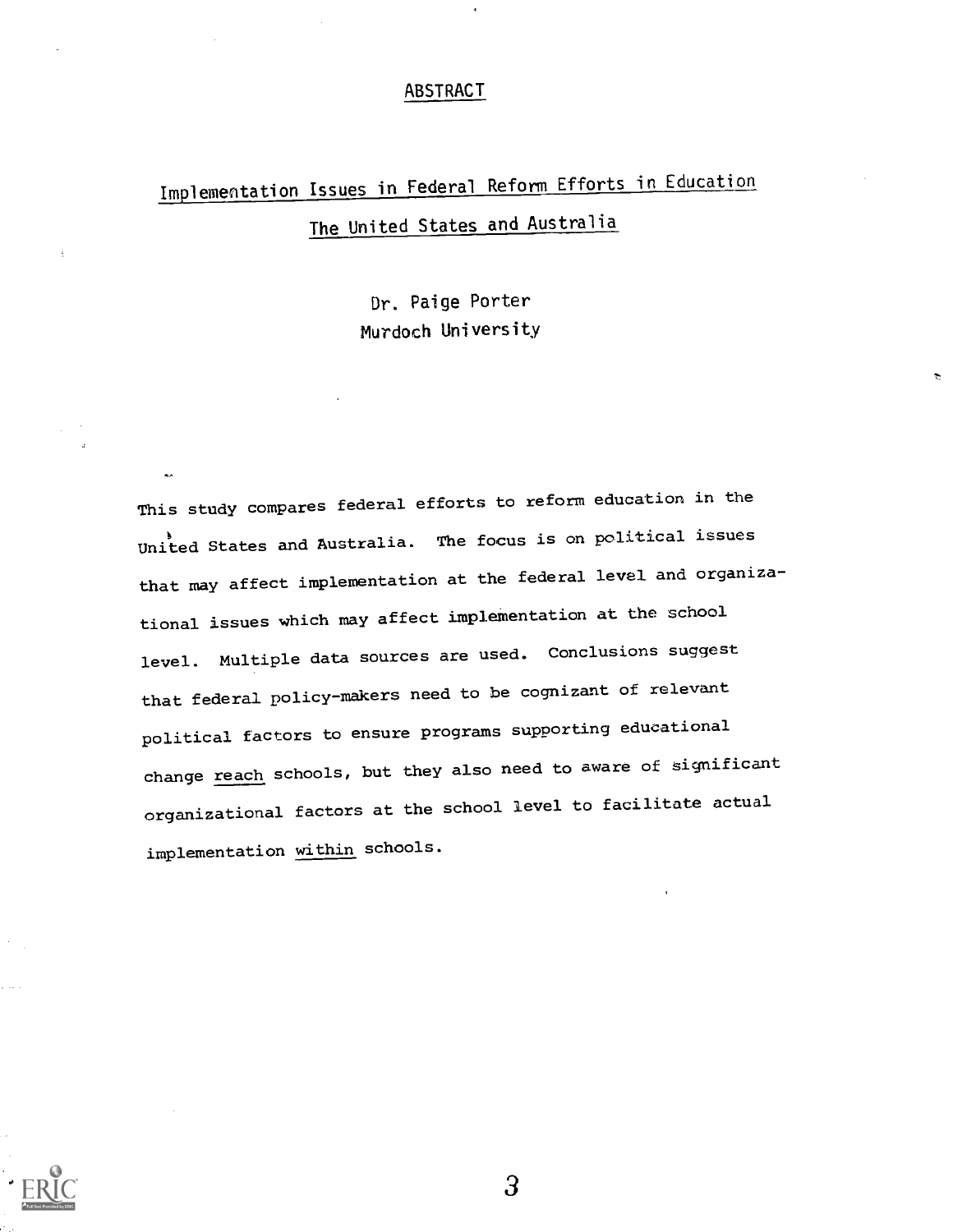#### Table of Contents

#### 1.0 Introduction

- 2.0 Political Issues in the Implementation of Federal Reform Efforts in Education
	- 2.1 Introductory Contrasts : Homogeneity vs Hetereogeneity and Centralization vs Decentralization
	- 2.2 Constitutional Responsibility for Education
	- 2.3 Egalitarianism : Individualism  $vs$  Collectivism
	- 2.4 The Increasing Role of the Federal Governments in Education
	- 2.5 Modes of Federal Government Influence on Schools
	- 2.6 Factors that may Affect Implementation at the Federal and State Levels
	- 2.7 The Type of Political Structure : Federalism, Federal/ State Relations and Educational Change
	- 2.8 Type of Federal Involvement : Specific Purpose or Categorical Grants vs General Aid
	- 2.9 The Organization of Education : Church/State and Public/Private Schooling Issues Towards the End of the Twentieth Century
	- 2.10 Type of Federal Involvement : The Doctrine of Transferability
	- 3.0 Organizational Issues in the Implementation of Federally Supported Educational Innovations
		- 3.1 Factors Related to Implementation at the School Level
		- 3.2 Characteristics of the Innovation
		- 3.3 Characteristics of the Implementation Strategies
		- 3.4 Characteristics of the Organizational Settings
		- 3.5 Characteristics of School Personnel
		- 3.6 The Practitioner/Policy-Maker. Discrepancy
	- 4.0 Conclusions

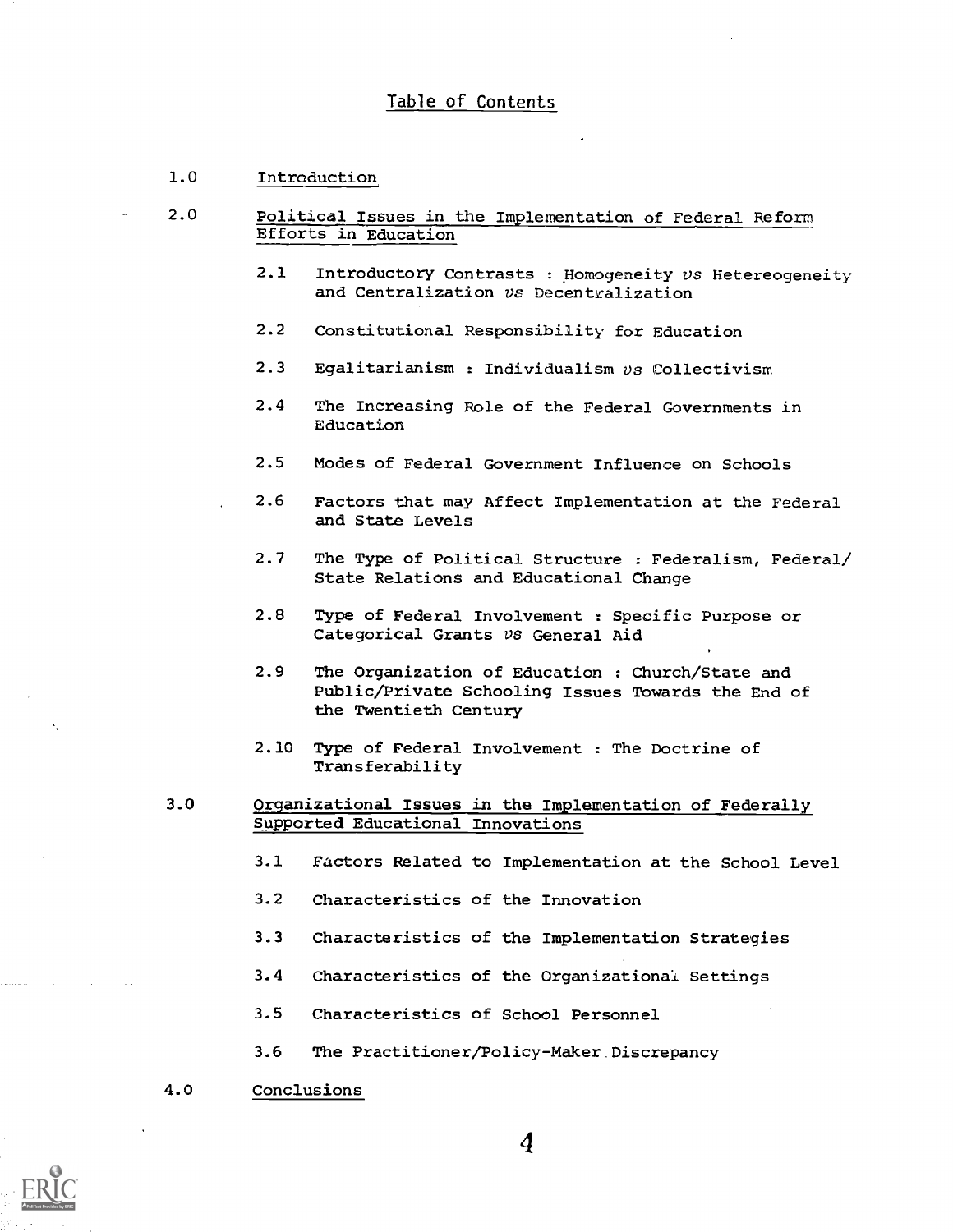#### INTRODUCTION

The United States and Australia have much in common. They are both relatively young English-speaking pioneer countries settled primarily by European immigrants. They both have democratic representative governments cast in the federal mold. They both have mixed capitalist and socialist economies and they are both affluent industrialized societies. They are even nearly identical in shape and size both encompassing about three million square miles in total. Yet these similarities are somewhat misleading. Beneath the obvious exteriors are some deep seated cultural differences which will be further explored in this paper. It is, in fact, this interesting combination of similar and dissimilar features that makes a comparative study of education between America and Australia particularly useful. On the one hand the two countries are similar enough for the cultural and political contexts to be "understood" and on the other hand they are different enough to provide genuine contrasts in the nature of the provision of public education.

An examination of educational change in the two countries is particularly enlightening. In attempting this considerable task I have used two perspectives in my own work: a political perspective and an organizational perspective. Within each perspective I have focused primarily on the implementation stage of the change process rather than on either the initiation or incorporation stages. I have also concentrated my attention within the political perspective on the federal level and within the organizational perspective on the school level. Thus I have defined the framework for investigation as political issues which may affect the implementation of educational reform efforts at the federal level, and

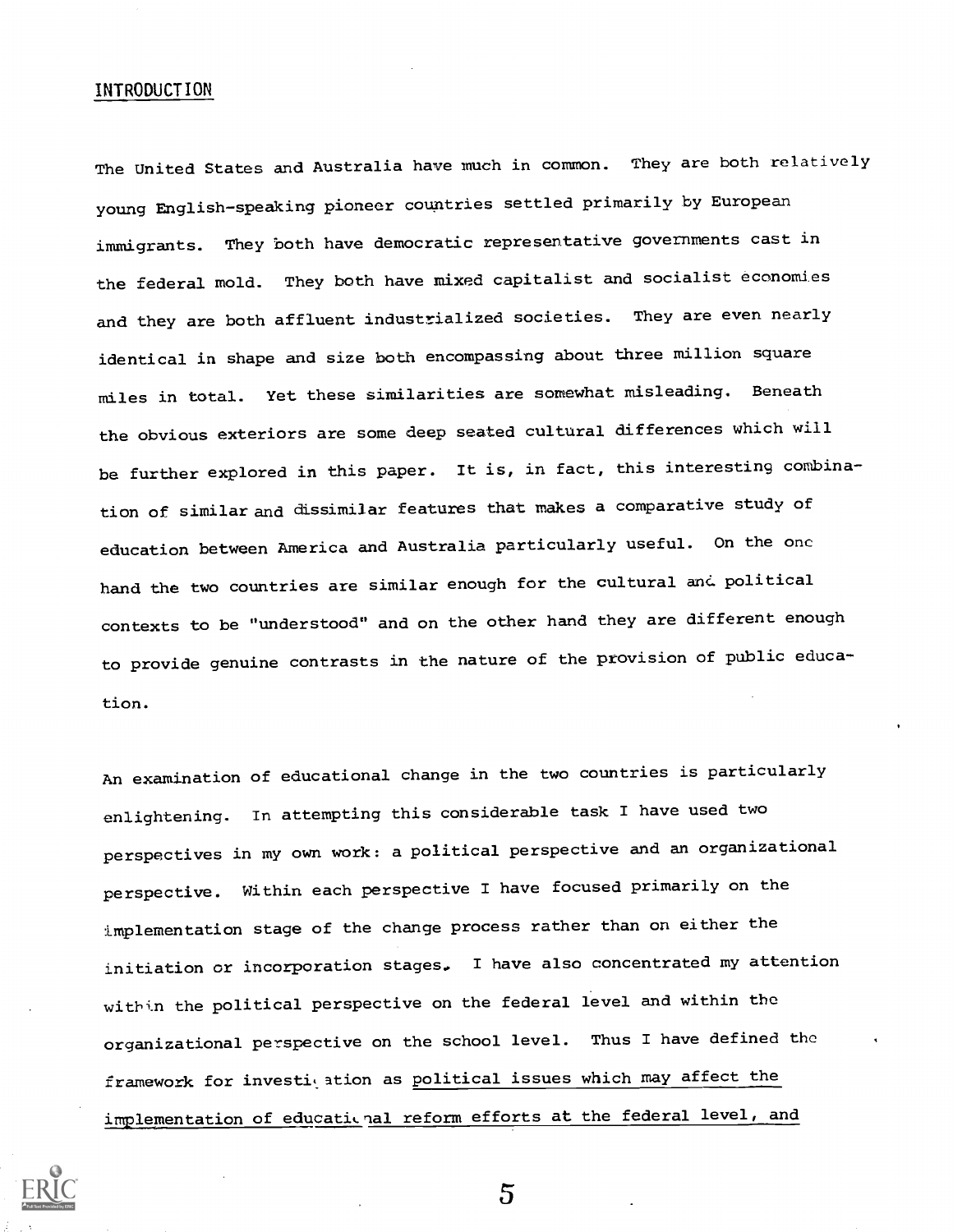organizational issues which may affect the implementation of educational innovations at the school level. See Figure 1.

#### Figure 1

| STAGES OF         | LEVEL & TYPE OF ANALYSIS: |                                                   |              |  |
|-------------------|---------------------------|---------------------------------------------------|--------------|--|
| CHANGE PROCESS    | FEDERAL LEVEL             |                                                   | SCHOOL LEVEL |  |
|                   |                           | Political Organizational Political Organizational |              |  |
| 1. INITIATION     |                           |                                                   |              |  |
| 2. IMPLEMENTATION |                           |                                                   |              |  |
| 3. INCORPORATION  |                           |                                                   |              |  |

Framework for Analysis of Federal Educational Reform Efforts

Note: Cells with X refer to the focus of this study.

Using the framework laid out in Figure 1, it is obvious that there is much that will be neglected in this study. However, there are good reasons for focusing on the federal level given the substantial movement of this branch of government into education in both countries in the post World War II period. The state level of government will not be totally overlooked as, in fact, state policy will be discussed insofar as it interacts with either federal policy or school level implementation. My focus on the implementation stage of the change process reflects the relative neglect of this area when compared with the initiation stage. (I am actually examining the incorporation stage in another study which does not have a comparative elemen..) I have also concentrated on political rather than organizational issues at the federal level primarily because this is where the comparison between countries becomes particularly relevant as political structures and processes contrast. And I have concentrated on organizational issues at the school level simply because schools are "where the action is" and

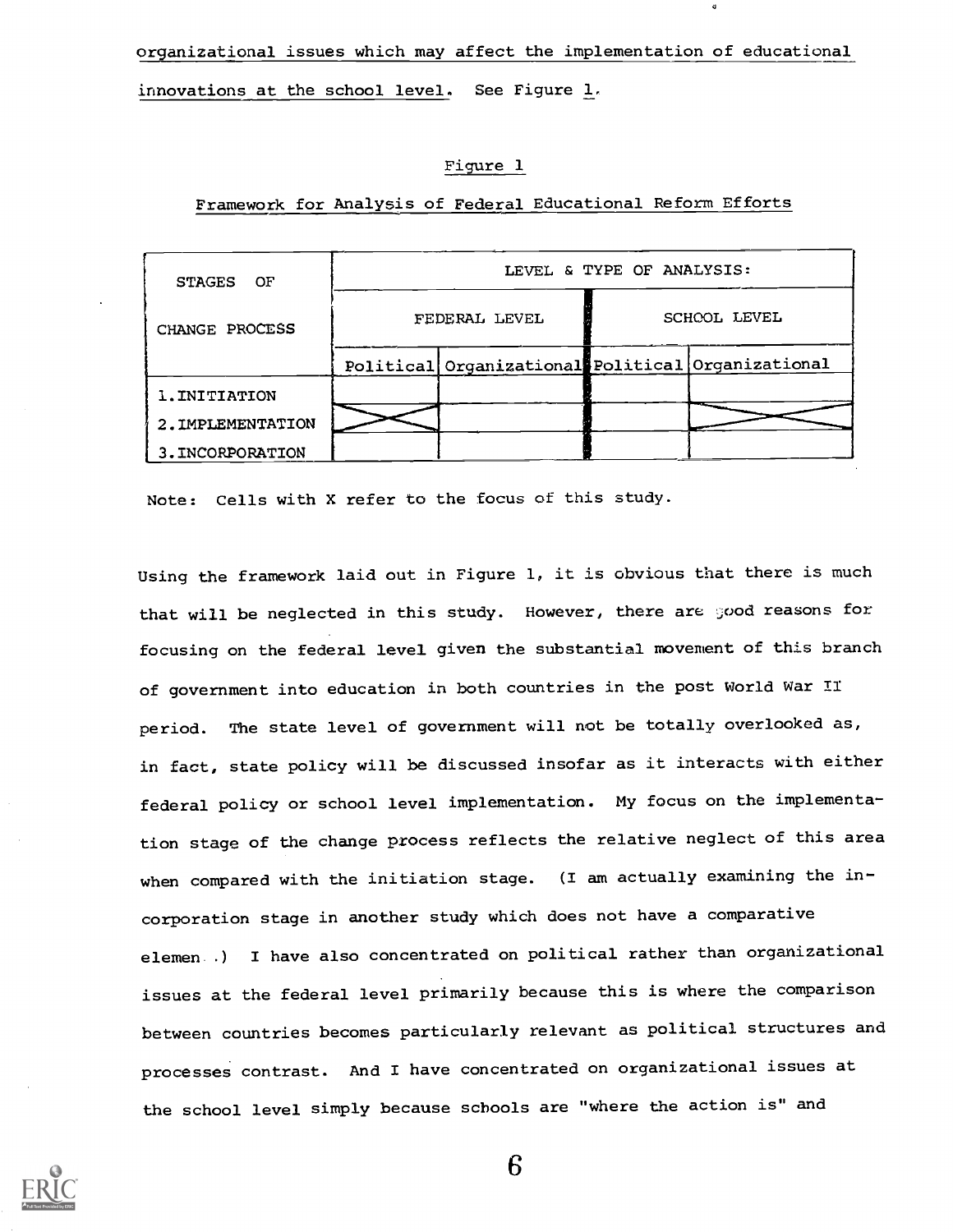organizational factors (as opposed to psychological factors for example) are likely to be those with the greatest possibilities for change.

# POLITICAL ISSUES IN THE IMPLEMENTATION OF FEDERAL REFORM EFFORTS IN EDUCATION

# Introductory Contrasts : Homogeneity vs Hetereogeneity and Centralization vs Decentralization

In looking at federal government efforts to support educational change in the United States and in Australia let me make a few background comments that are obviously gross generalizations but are relevant to keep in mind when comparing the two countries. Two of the areas c the greatest difference between America and Australia are their positions on two continuums: one a continuum of homogeneity/hetereogeneity, and another a continuum of centralization/decentralization.

The United States is . remarkably more hetereogeneous country than Australia, whether one is looking at the climate and the terrain or the ethnic, racial and religious background of its citizens. Australia simply does not have the extremes of climate and geography that the United States has. Nor has it been, until the post World War II period, the recipient of migrants of many different nationalities. Its population base has traditionally been solidly British although this is changing dramatically now. The United States is also a considerably more decentralized country in terms of population spread and political and economic power. One small fact that it is particularly useful to remember is that in countries of nearly identical size the United States has a population of over 200,000,000 while Australia has only just climbed over the 14,000,000 mark. Furthermore, Australians are primarily an urban people with only two cities, Sydney and Melbourne containing nearly"40 percent of the population. In fact, only 35.5 percent



 $\boldsymbol{7}$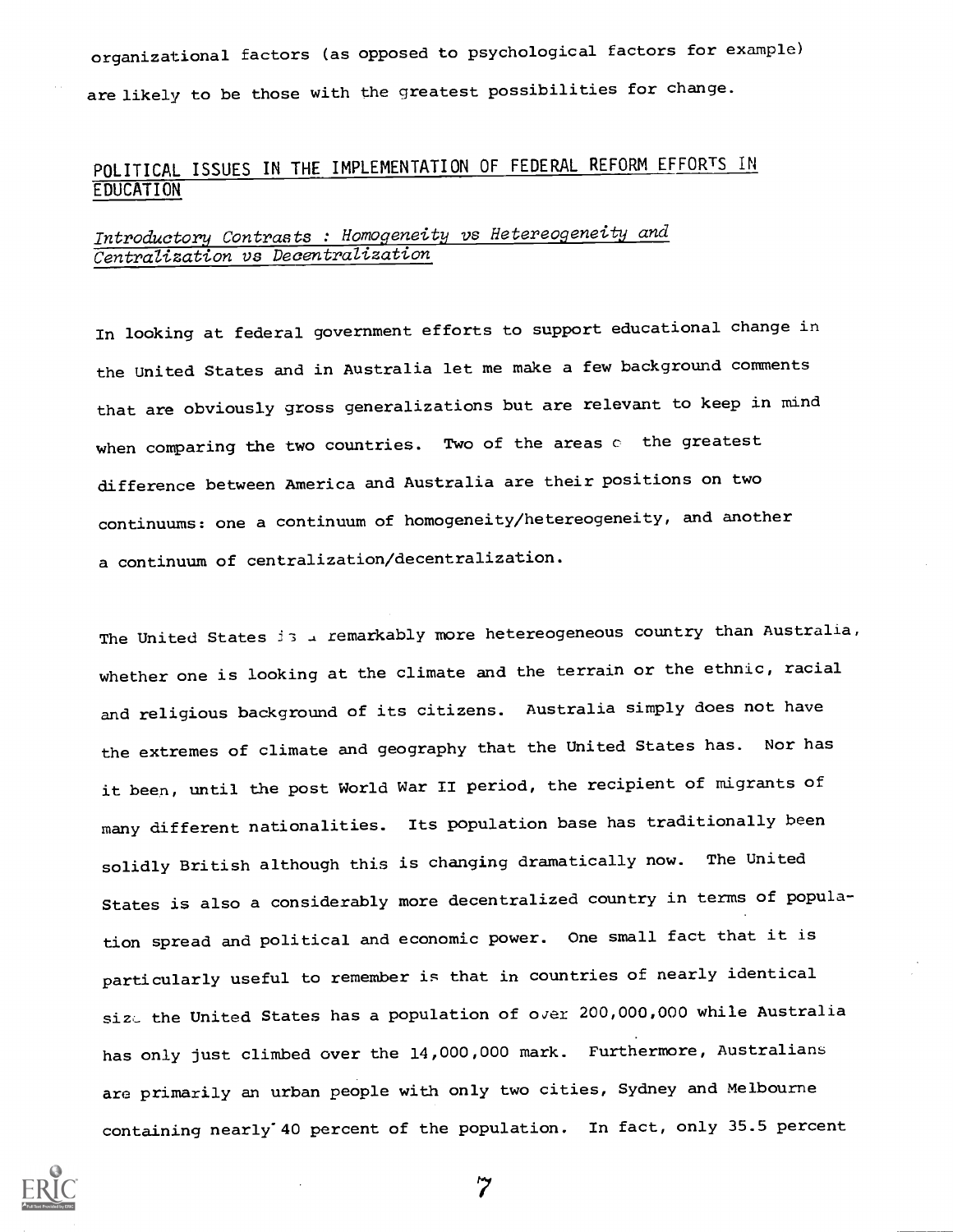of Australia's population lives in rural areas or centers of less than 100,000 people while nearly 72.3 percent of America's population lives in such areas. These contrasts in homogeneity and hetereogeneity and centralization and decentralization are important features and clearly significant to the kinds of education systems which have developed within each country as well as the problems faced at various stages by those systems.

#### Constitutional Responsibility for Education

In both the United States and Australia, the constitutional responsibility for education lies with the states by virtue of the fact that neither federal constitution mentions education and it is consequently a power reserved to the state governments. The difference is that in America the state governments delegated both the raising of education funds and the operation of the schools, to local school districts, while in Australia such responsibilities have remained with the state governments. This is hardly surprising when we consider that in 1789, at the time of American federation, it was not considered appropriate for any government to get involved in education, whereas by 1901 and Australian federation the previous colonial governments had already established systems of education that were - more or less - "free, compulsory and secular." Thus the American educational system grew organically as people spilled across the land a d wanted their own schools, while the Australian education system developed more systematically along with other services provided by the centralized colonial governments in each colony.



 $8\phantom{1}$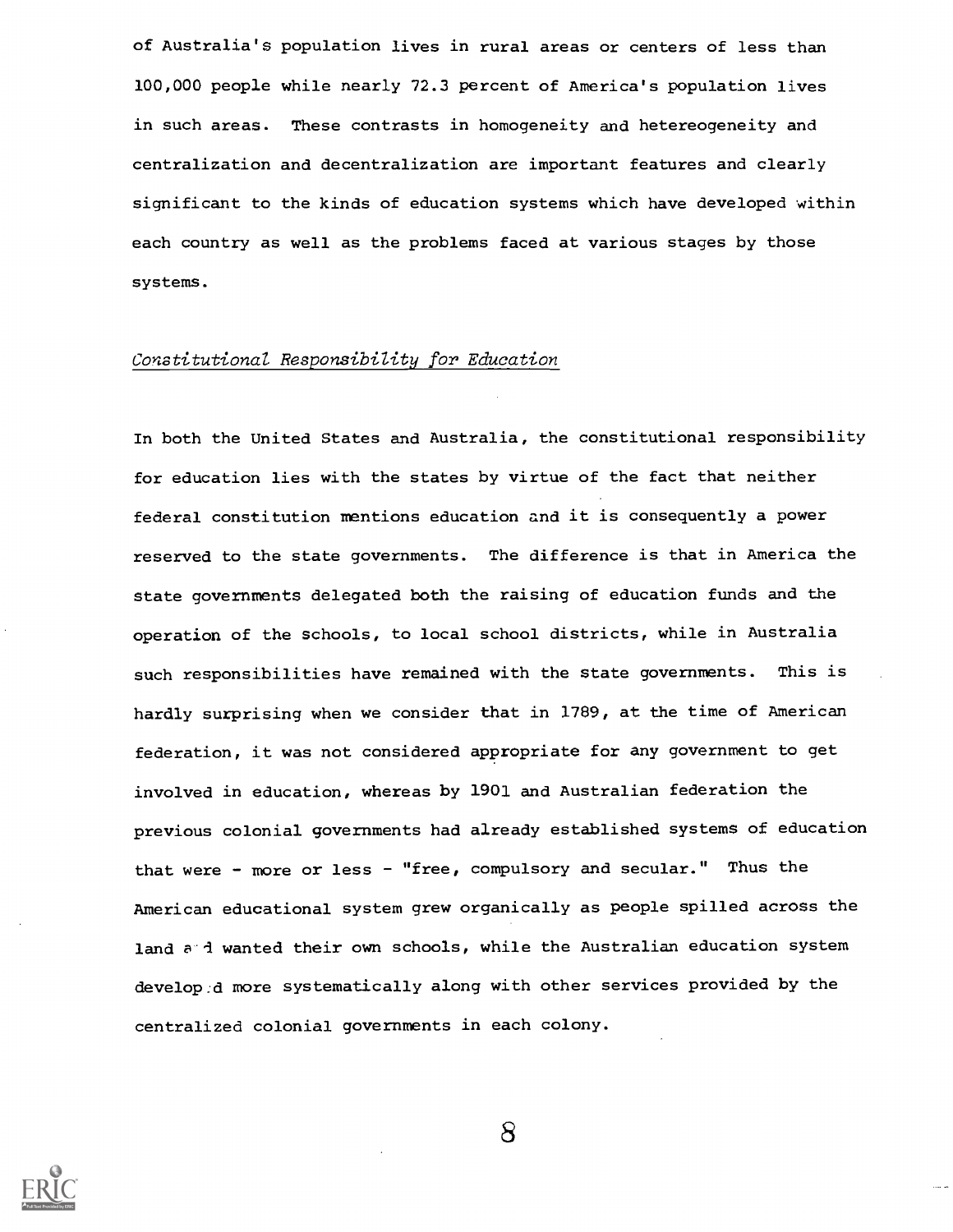# Egalitarianism : Individualism vs Collectivism

Related to these different patterns of the development of formal schooling are different interpretations of the meaning of equality and hence equality of educational opportunity in the two democratic nations both of which pride themselves on the virtues of their particular brand of a "free society." In general the differences can be described as a contrast in the emphasis placed on individualism versus collectivism with America stubbornly individualistic and Australia more collectivist. While both countries have egalitarian value systems, this different emphasis has allowed Australians to marry equality of educational opportunity with strong centralized bureaucracies. Thus the huge state education departments have consolidated and grown to a large extent in the interests of providing equality of educational services across vast sparsely populated areas. Until recently Americans have been more concerned to emphasize the value of the democratic process in education by keeping their schools under local and hence diverse control rather than stressing equality of " educational product. The monopoly on Australian education held by the large state departments has significant implications for federal government efforts to introduce innovations in the "department's schools."

Also connected with these different interpretations of egalitarianism are different expectations of education. Education has been a religion to the idealistic American precisely because it is the vehicle through which individualism can operate. Asserting individualism means "getting ahead" and that means of one's neighbors. The more praginatic Australian certainly belie es in everyone "getting their fair share" and in being able to "have a go" but getting ahead of one's neighbor is another matter. One's neighbors are one's mates and group solidarity is more the norm. In any event it is typically believed that most people need only what Partridge (1968) once called "the basic wage of education."9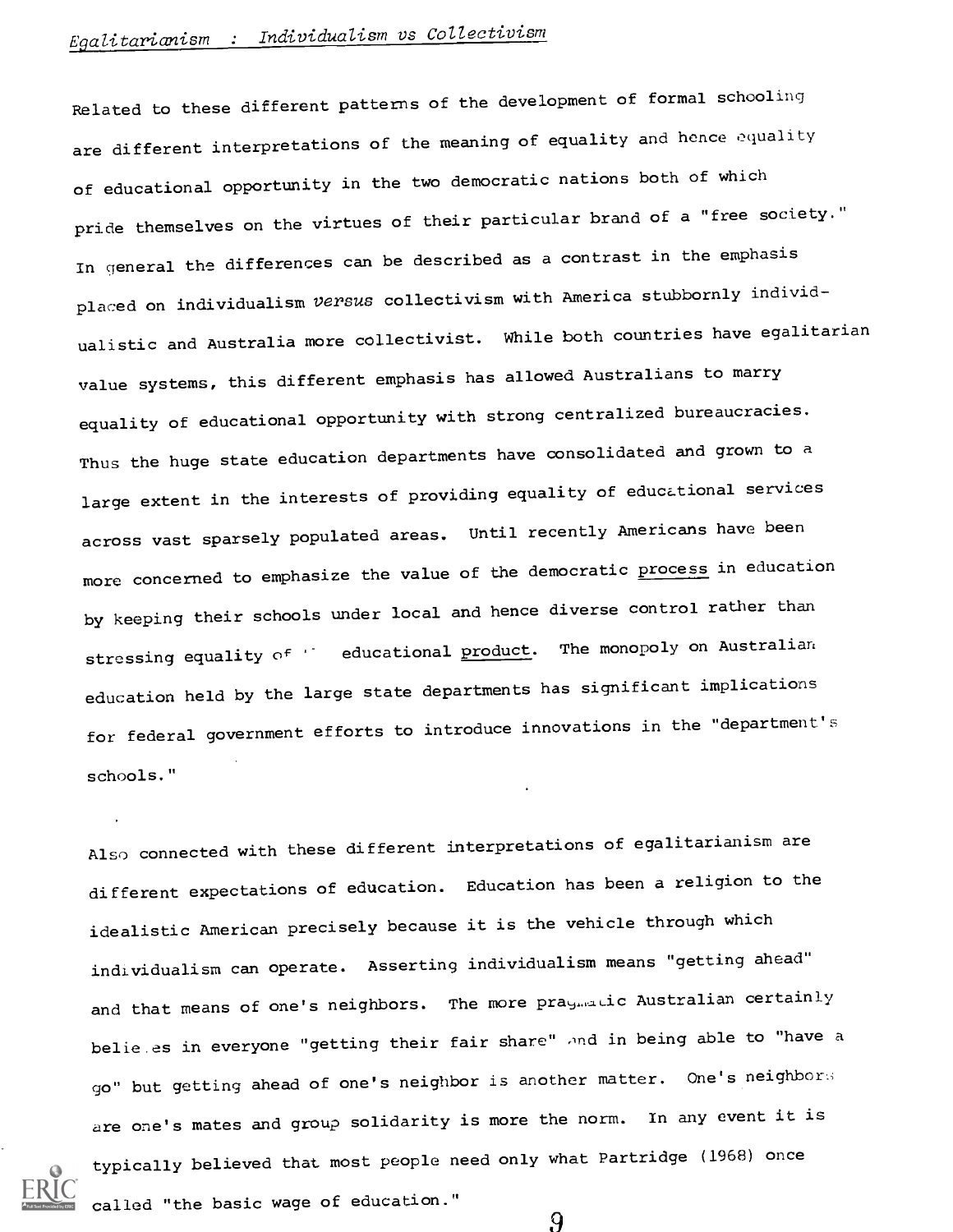# The Increasing Role of the Federal Governments in Education

With these background observations in mind it is interesting to trace the increasing role of the federal governments in education in Australia and America. In both countries the pattern of growth progressed very slowly over the twentieth century and can be characterized as incremental and ad hoc in nature punctuated with bursts of activity related to societal crises. Hence in both Australia and the United States there was a flurry of social legislation that related to youth and education during the Depression and the Second World War. But it was the "crisis" of the Soviet Sputnik that moved the respective federal governments into significant federal aid for the first time, in America with the National Defense Education Act of 1958 and in Australia, following leads from overseas, with the Science Laboratories Scheme of 1964.

By 1965 the United States Congress had passed the Elementary and Secondary Education Act, a massive bill encompassing five sections, called Titles, which were to provide funds for the education of disadvantaged children, funds for educational materials, funds for supplementary educational centers and model programs, funds for research and development, and grants to state education departments in order to strengthen them. Australia did not move to provide large scale aid until the election of the Whitlam Labor Government in 1972, the subsequent appointment of the Interim Committee for the Schools Commission chaired by Professor Peter Karmel, and finally the establishment of the Schools Commission in 1974 to implement the recommendations of that report and to continue to advise the government on the needs of schools. The programs introduced at that time were the General Recurrent Grants, the General Buildings Grants, the Libraries Grants, the Disadvantaged Schools Program, the Special Projects (Innovations) Program, the Special Education Grants and the Teacher Development Program.

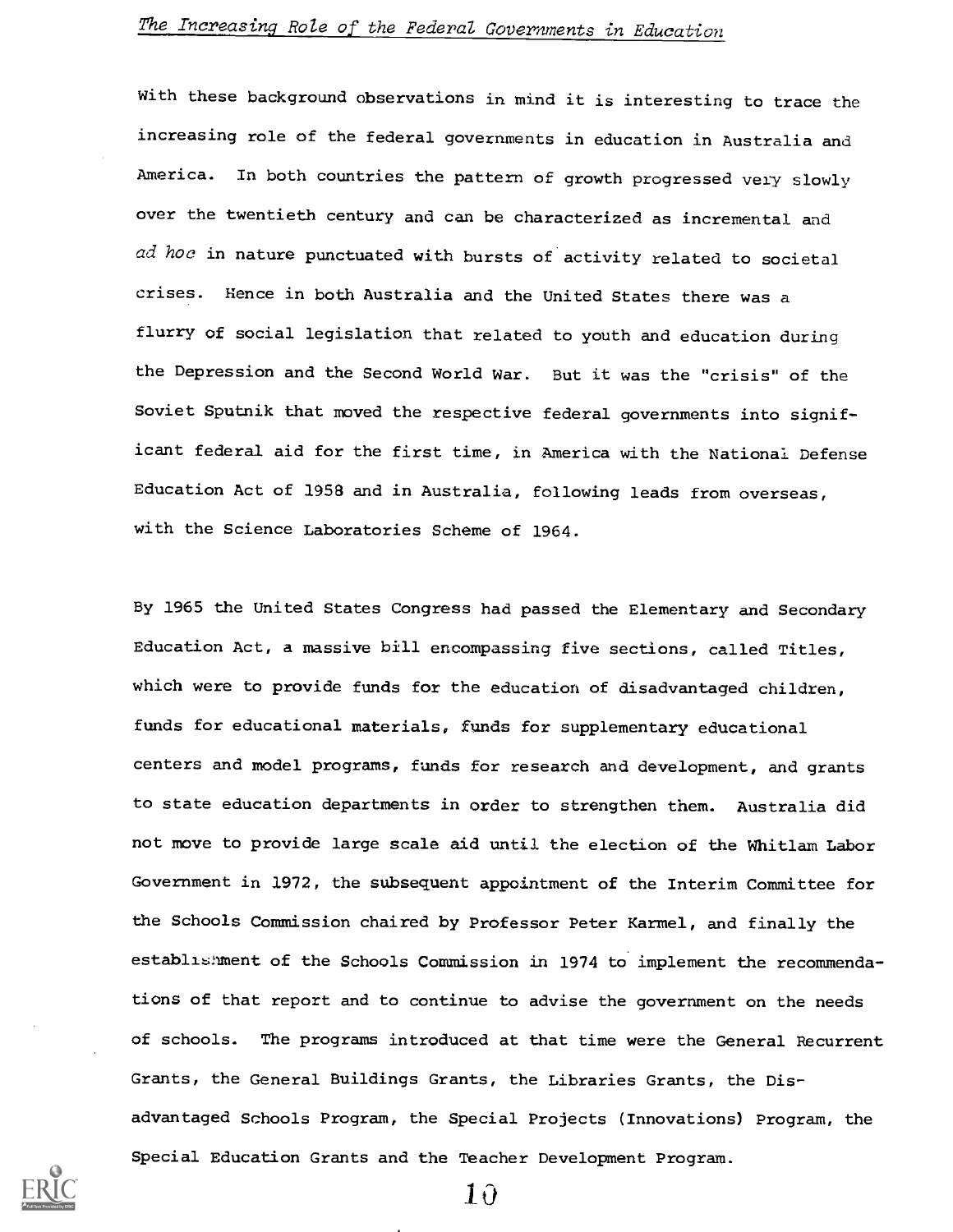In considering the implementation of these kinds of federal programs from a policy perspective it is useful to begin with the observation that, in general, the people concerned with creating the policy and enacting the relevant legislation seldom look down the track to the implementation stage. Politicians and pressure groups are concerned to achieve the policy which they want and which they can get and this process in itself frequently involves some fairly creative manoeuvers. However, the divorce of implementation from policy typically results in difficult, poor or even non-implementation primarily because, as Pressman and Wildaysky (1973) have pointed out, the events and their consequences occur in different organizations. Thus the basic framework for either political or bureaucratic learning is not present.

It should also be apparent that implementation of social programs in federal systems - when compared with unitary political systems - is particularly problematic precisely because there are so many levels of government and layers of bureaucracy. At the most simple level this means that the opportunities for confusion about goals, the intentional and unintentional redirecting of priorities, and the accumulation of the effects of the idiosyncrasies of different units of government and different individuals is vast. At a more complex level it raises questions about just who the client is - the state and local authorities or the individuals and groups whose problems typically figured so prominently in the rhetoric of the legislation passage of the legislation.

#### Modes of Federal Government Influence on Schools

In highlighting some of the political issues that may emerge during implementation I should point out that national governments in federal



systems have several options open to them if they wish to support or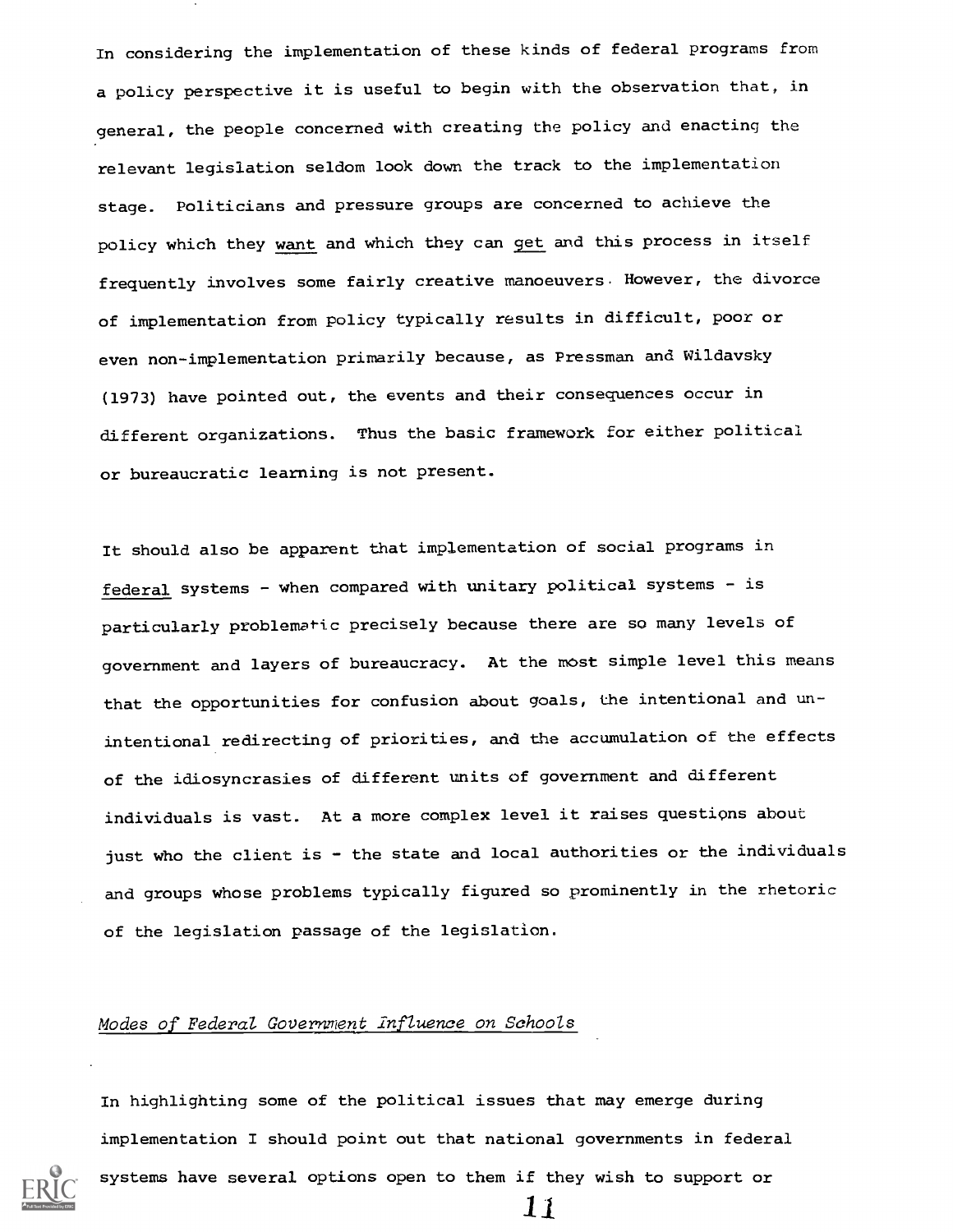sponsor change in education at the school level. These have been well summarized by Michael Kirst (1976) for the American scene and they apply to Australia as well. The modes through which influence can be attempted include:

1. The provision of general aid - This refers to financial aid with either no specification whatsoever as to the use of the funds or financial aid that is given in the two major categories of capital and recurrent expenditures i.e. school building construction and teacher's salaries. In both the United States and Australia general revenue sharing schemes reflect the first type of "general aid" insofar as state governments make the decisions regarding how the funds for education are to be spent. In Australia the activities of the Commonwealth Grants Commission are also relevant. The Australian Schools Commission's General Recurrent and Capital Programs, the largest of the Commission's activities reflect the latter category. There is no provision for general aid given in this way in the United States.

#### 2. The stimulation of particular activities through differential

funding - This approach involves using earmarked grants to provide financial incentives for specific activities, to fund demonstration projects, or to purchase particular services. All  $t<sup>c</sup>$  the American ESEA fits into this category. The Australian Schools Commission's programs such as the Special Projects (Innovations) Program, the Disadvantaged Schools Program, the Services and Development Program and the Special Education Program also reflect this approach. In America these are usually called categorical programs and in Australia specific purpose programs.

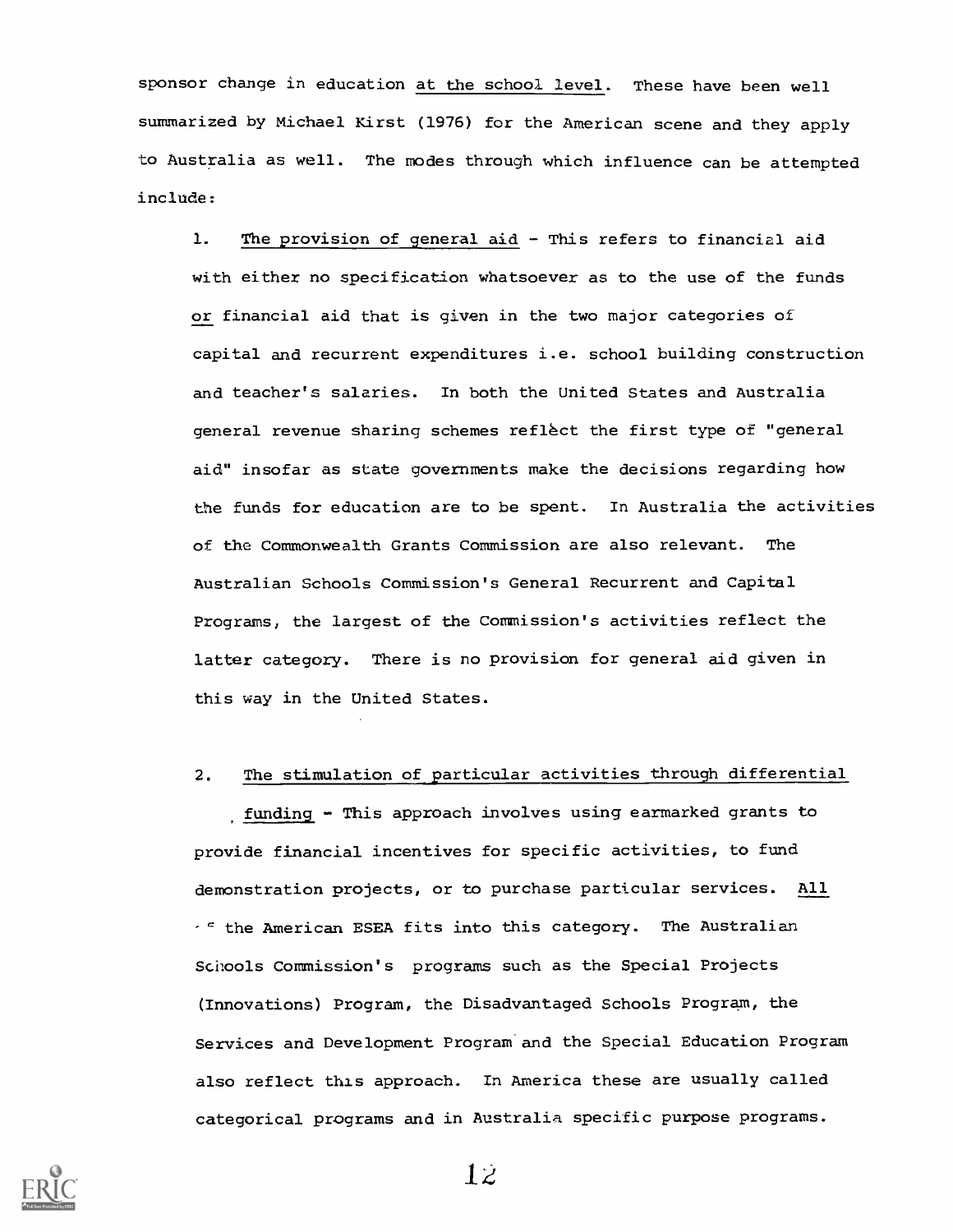3. Regulation - This involves legally specifying behavior, imposing standards, certifying, and licensing and enforcing accountability procedures. Programs in both countries involve some of this but in general there is far more regulation attempted from Washington than from Canberra. The monitoring and accountability requirements of most of the ESEA compared with those of the bulk of the Schools Commission's programs are instructive in this matter.

4. The discovery and dissemination of knowledge - This refers to having research performed and making data available. Many agencies in both countries are involved in these activities, the two which are most exclusively concerned being the National Institute of Education in the United States and the Education Research and Development Committee in Australia. Other significant bodies in America include the USOE (United States Office of Education) and the NSF (National Science Foundation.) In Australia both the Schools Commission and the Curriculum Development Centre also play this role.

5. The provision of services - This refers to the provision of technical assistance, materials and consultants in specialized subjects. Once again a wide variety of bodies in both countries do some of this, particularly the USOE and NSF in America and the Commonwealth Department of Education and the Curriculum Development Centre in Australia.



9.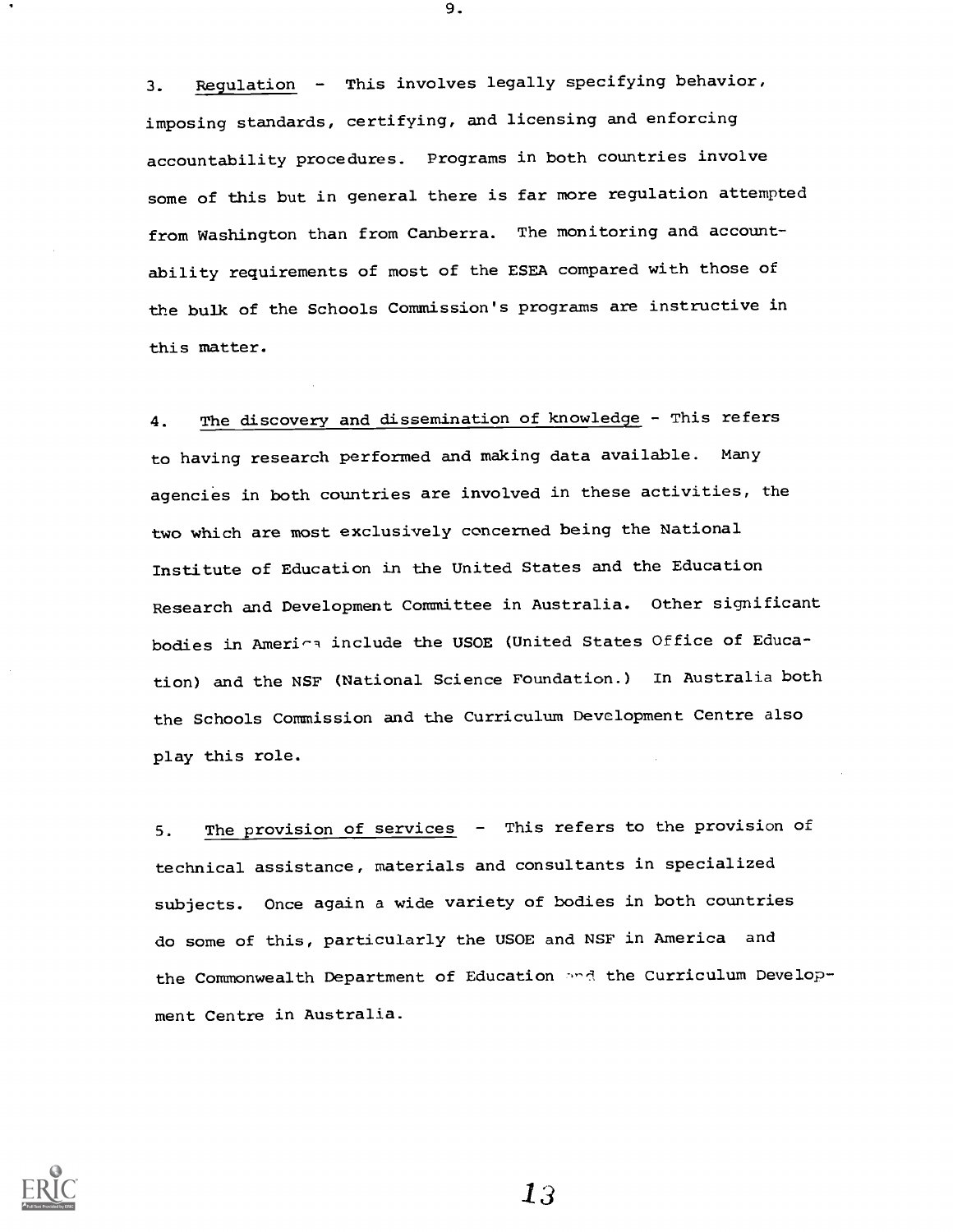6. The exertion of moral suasion - This is defined as developing vision and questioning educational assumptions through speeches and publications. In Australia both the Schools Commission and the CDC have been active in this way, and in America the USOE, the NIE and the NSF are also obvious examples.

Depending upon which mode a federal government employs different kinds of political issues may be encountered. It is likely that the political sensitivity of the first three modes, i.e. general aid, differential aid and regulation, will be greater than that of the last three, i.e. the discovery of knowledge, the provision of services and the exertion of moral suasion. This is partially because these former methods involve greater attempts to influence behavior not only at the school level but at the state level as well, frequently a touchy area in federal systems. As the vast bulk of federal aid in both countries falls into the first two categories then one might expect to find some significant political problems. This is, in fact, the case and I will turn now to a discussion of some of these political issues.

#### Factors that may Affect Implementation at the Federal and State Levels

There are a wide variety of political issues which may emerge during the impler-ntation of federal programs aimed at educational change. Factors which may have a significant effect and which seem to be particularly relevant in a comparison of the Australian and American experiences in this area include the following:

14



'U.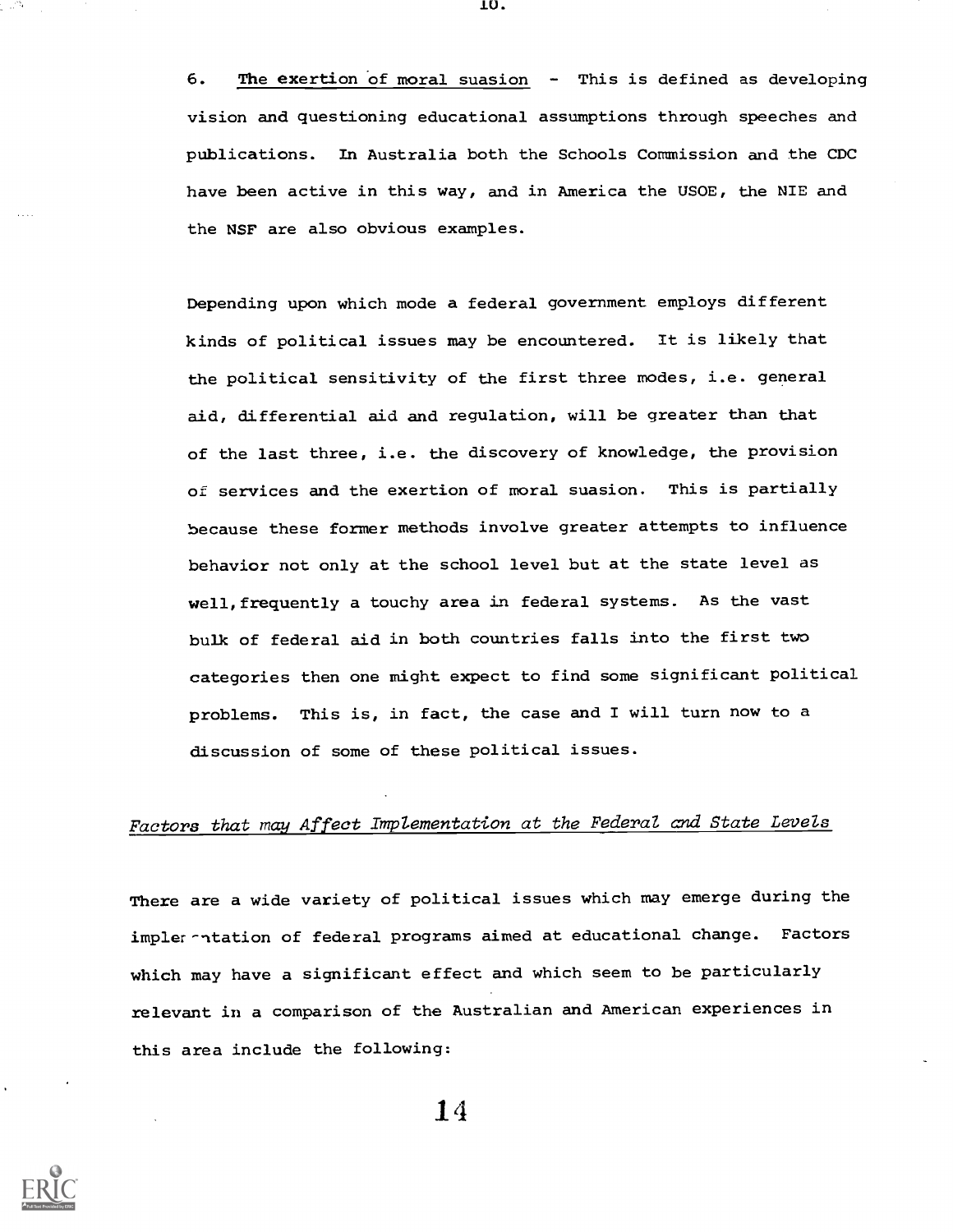1. The "traditional" philosophy regarding the value of education and the present extent of cultural consensus about that

11.

philosophy - In particular, to what extent has the basic cultural value system supported the extension of formal schooling and innovation in education? To what degree is there cultural consensus or conflict within the society with regard to the perceived value of education?

2. The type of political system - In this case what are the elements in the Westminster system when compared with the presidential system which are relevant in considering the implementation of federal programs?

3. The type of political structure - Federalism is a complex political structure and both Australia and the United States have federal structures. What are the effects of federalism upon the national government's efforts to implement national programs?

4. The organization of education - In the comparison of Australia and America there are two elements in the organization of education that appear significant. One is the degree of centralization Vs decentralization of the education systems of the two countries and the ways in which this feature influences the implementation of federal programs. The second element is the role of the private education sector, the issue of church/state relationships with regard to education and the extent to which there is public financial support of private schooling.

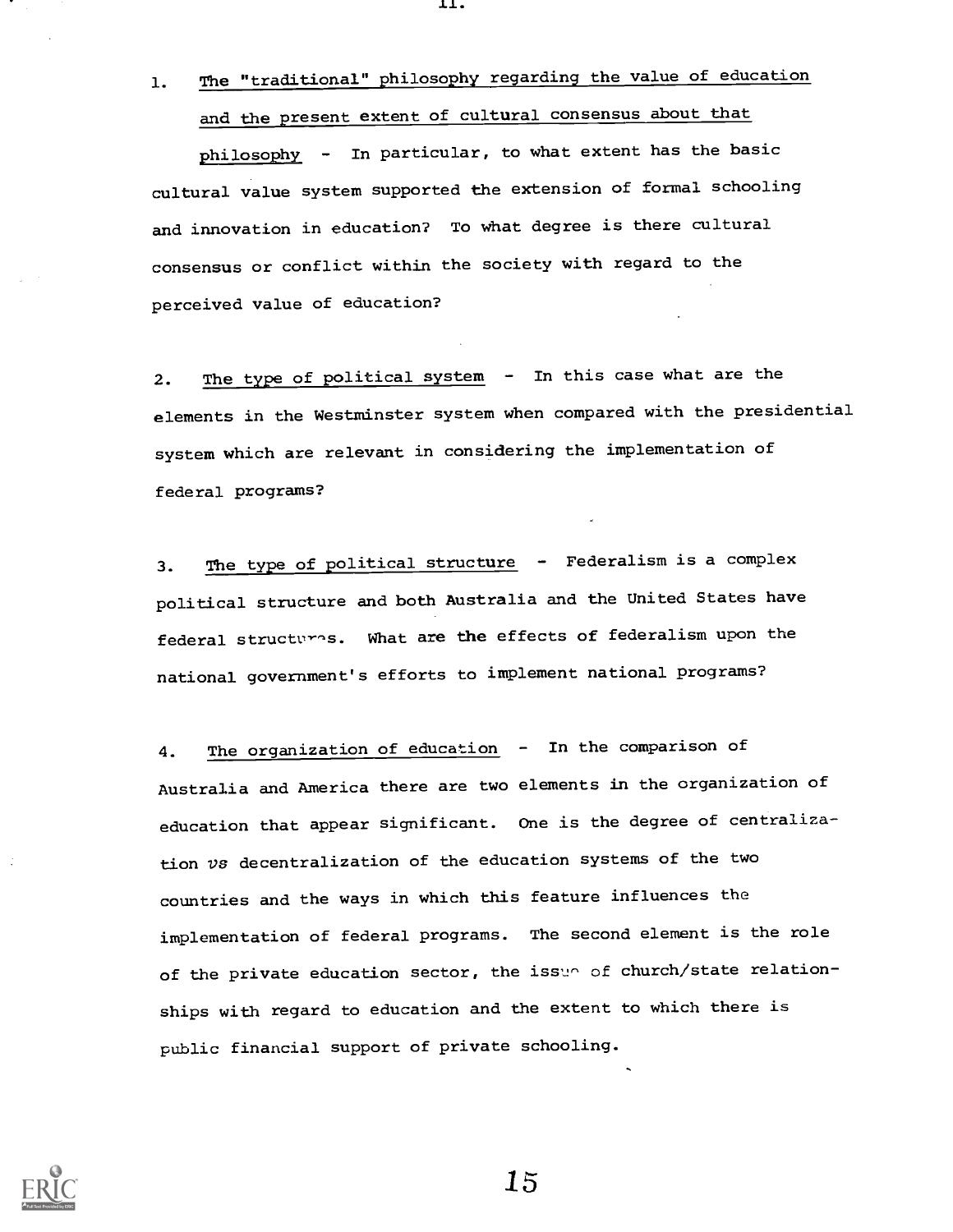5. The "legitimation" of educational reform - Hans Weiler (1979) has argued elsewhere that "the most critical issues in the politics of educational reform stem from the question of legitimacy." (p.45) Legitimation refers to the basis on which "states exercise power and have that exercise accepted by their subjects."  $(p.44)$  Weiler has also elaborated on the different notions of legitimation that are relevant : legitimation by procedure; legitimation by expertise; legitimation by symbols; and legitimation by participation. In this comparative study how have the respective governments attempted to legitimate their programs for educational reform, what are the similarities and dissimilarities and why? In what ways is legitimation related to implementation?

6. Types of federal involvement - This refers to the kinds of programs that the governments have attempted to implement. What are the objectives of the programs and what are the strategies that have been used in implementation? One issue that immediately emerges here is the question of general aid  $vs$  specific purpose or categorical aid.

7. The nature of the power relationships - Educational reform programs inevitably involve the redistribution of power. Dalin (1978) has poised part of the question as "Who benefits? Who decides? Who his to change?" (p.19). He also points out that these three groups are often not the same and this can create conflict. In the Australian and American cases, what are the nature of the relevant power relationships and how have they affected the implementation of federal programs?

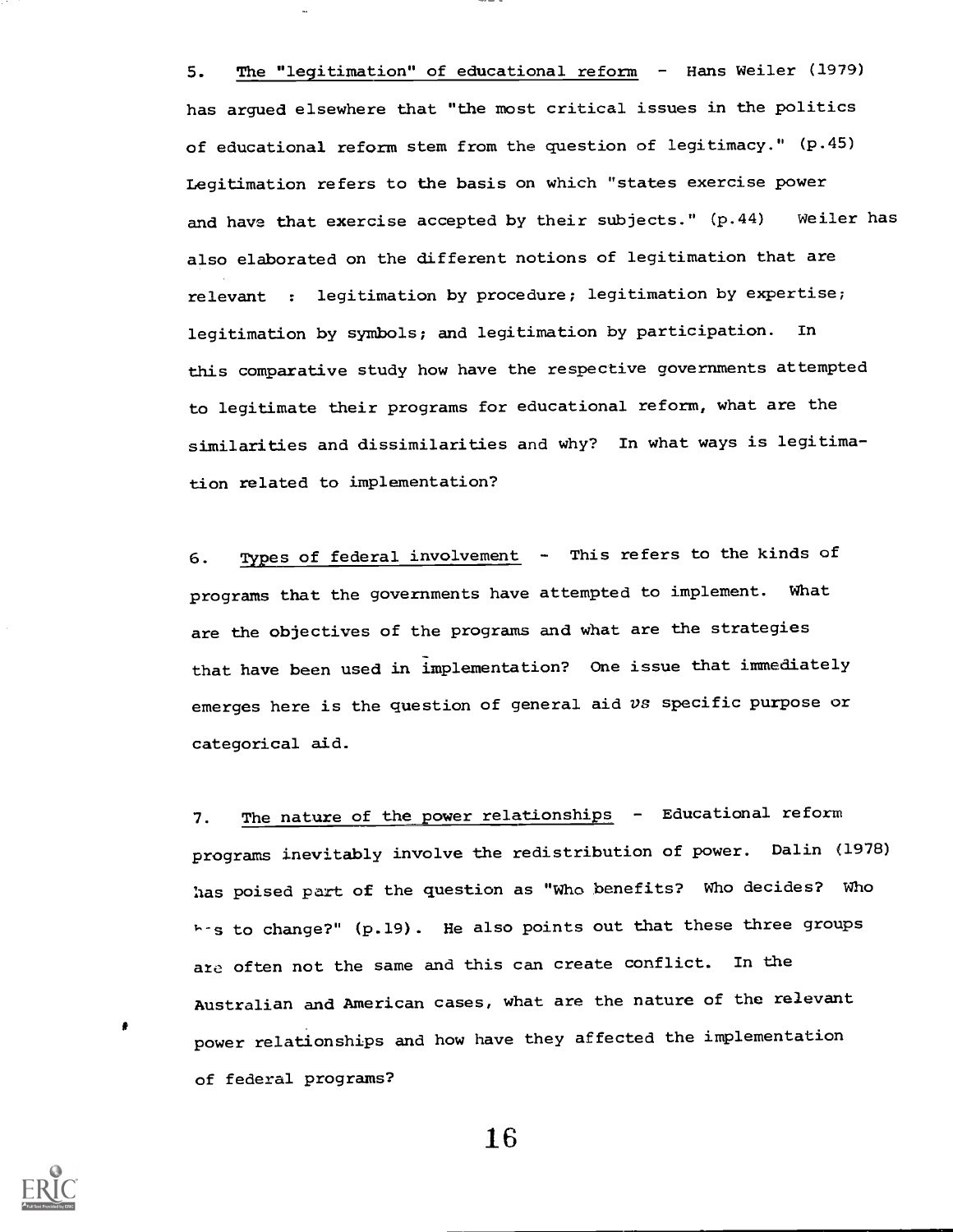8. Evaluation and Accountability - What kind of evaluation and accountability requirements have been adopted in the two countries, what has been their purpose, and who has been their audience? What has been the effect of evaluation upon the implementation of the programs themselves?

I can not pursue all of these potentially relevant factors in this short paper. Therefore what I would like to do is highlight four of the issues that seem to have been particularly problematic in the last couple of decades in the two countries. These include (1) the type of political structure - in this case federalism and part of its effect on the implementation of national programs; (2) the type of federal involvement especially the issue of specific purpose or categorical programs versus general aid, and also (3) the implementation strategy referred to by Ernest House (1974) as the "doctrine of transferability; and finally (4) the organization of education - in particular the seemingly perennial issues of church/state and public/private schooling.

# The Type of Political Structure : Federalism, Federal/State Relations and Educational Change

While those of us who are used to living in federal systems of government take federalism for granted, it is still useful to emphasize what an enormously complex political system it actually is, particularly when one considers the problems of national governments in implementing educational change. While one tends to picture federalism as a nice and tidy layer cake with powers and responsibilities neatly ordered the reality is much more of a marble cake as Grodzin once noted with layers swirled into each other seemingly at random and everywhere unpredictable. Furthermore, while both the United States and Australia have superficially

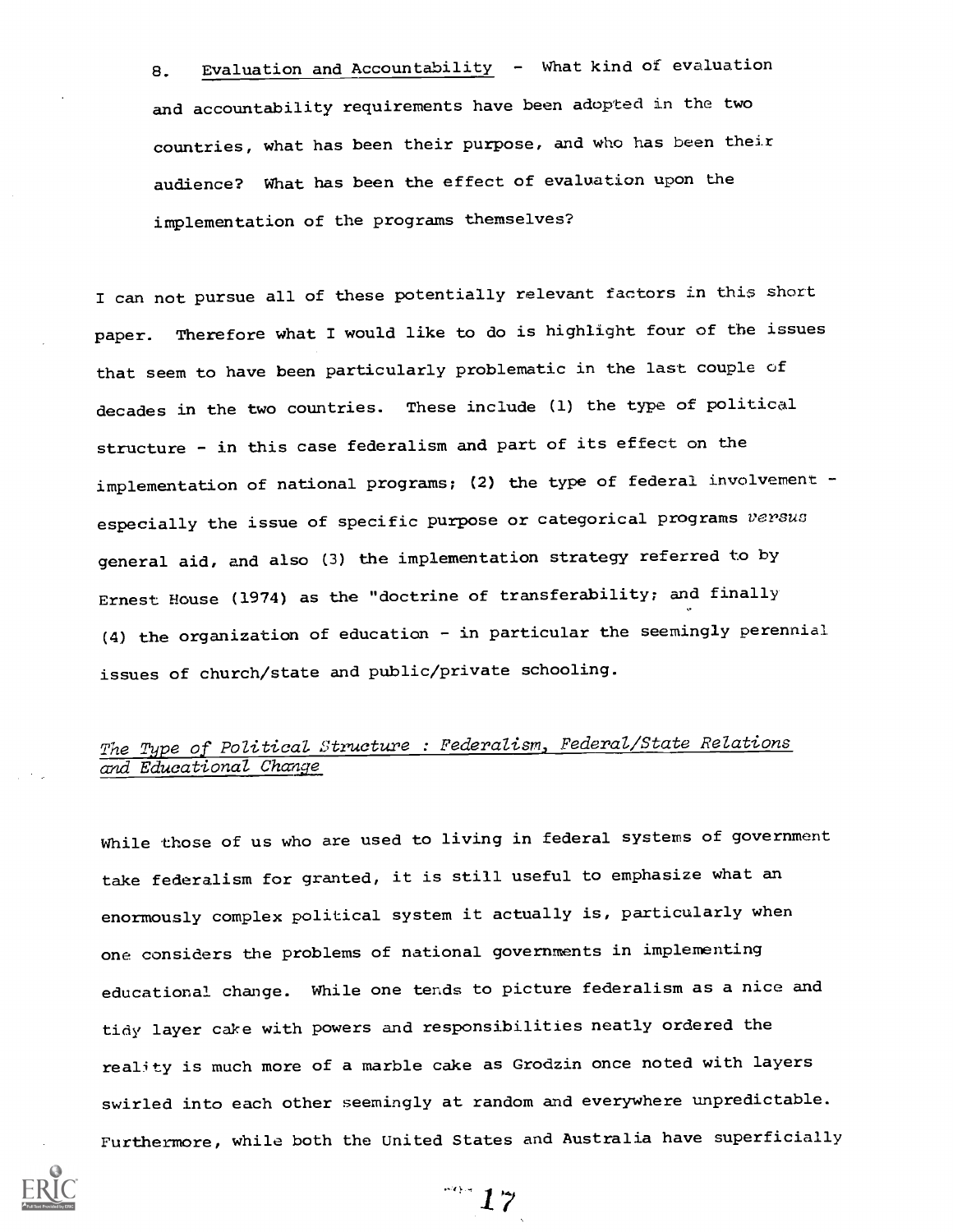similar federal structures, in fact,there are some very significant differences. In general these differences can be summarized by noting that there is a much higher potential for federal/state conflict in Australia than in the United States and that this has affected the implementation of federal programs in both countries.

The reasons for this higher potential for conflict in Australia are numerous and to some degree they are simply related to the degree to which centralization centralizes conflict as well as policy making. In Australia there are only seven real centers of power (the six state capitals plus the national capital) while in America there are dozens. However, more fundamentally, the more difficult federal/state relations can be attributed to three factors. Firstly, the combination of the Westminster system of government within a federal structure combines forms of government which are directly opposed to each other in a number of important ways. The Westminster system centers accountability in the cabinet around the twin concepts of ministerial responsibility and administrative responsibility through the permanent head of a department. But a federal structure is devised to dissipate responsibility amongst several layers of government precisely because it reflects ideological opposition to centralization of power. The combination of these two forms of government - a situation which does not prevail in the United States encourages conflict among seven governments structured as though each and each P'one is responsible and accountable. (Holmes & Sharman, 1977).

Related to this is the strong party system in the Australian Westminster tradition. The cohesiveness of the legislative parties ensures strong party conflict which is often accentuated when the national and the state governments are of different parties. The United States has a weak party

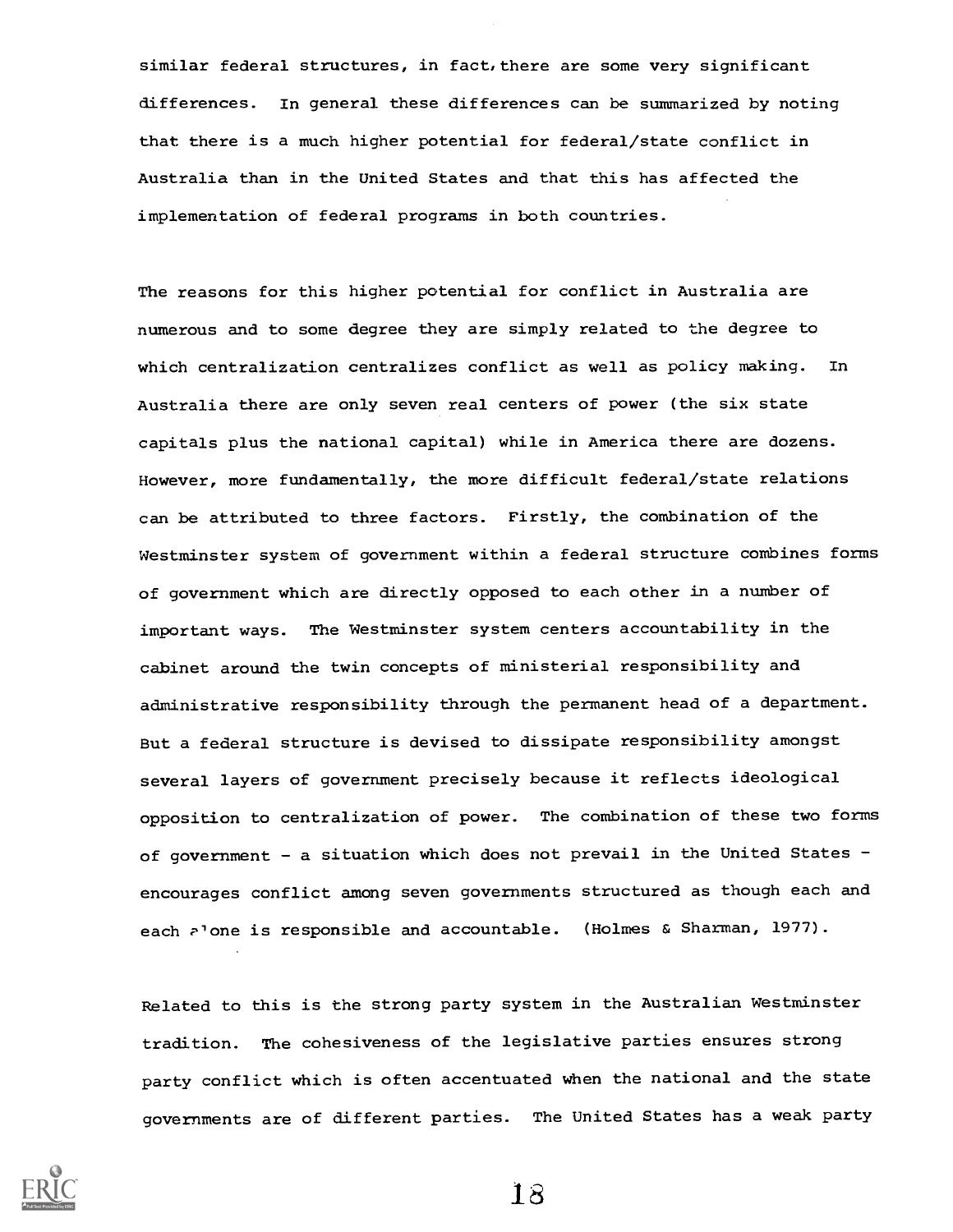system and hence this kind of federal/state party-based conflict occurs somewhat less often.

Another reason why federal/state relations are often more contentious in Australia relates to the fact that Australia is a functionally federal but fiscally unitary system. In this situation the states have a major responsibility for a variety of functions and services including education but the federal government has the power and ability to collect the substantial proportion of available tax funds. This situation is bound to create problems with the states feeling that their alternatives for action are limited by the funds that the national government will or will not provide. The United States is both functionally and fiscally federal to a much larger extent and consequently when the national government wishes to introduce educational change programs, it is more clearly spending its own money and the states can continue to raise and spend theirs.

### Type of Federal Involvement: Specific Purpose or Categorical Grants vs General Aid

Another political issue likely to emerge in the implementation of federal programs supporting educational change is that of specific purpose or categorical grants versus general aid. This is an extremely complex field and there are enormous financial implications in the issue, particularly when one introduces the role of revenue sharing in both countries, but I would simply like to mention a few political concerns. Specific purpose grants are often criticised in America as resulting in uncoordinated educational funding and also as having so many strings attached as to make an industry of compliance. While there has indeed been criticism in Australia by state governments of . ederal "strings" tied to education grants, in reality both of these judgements are much more apropos of the American

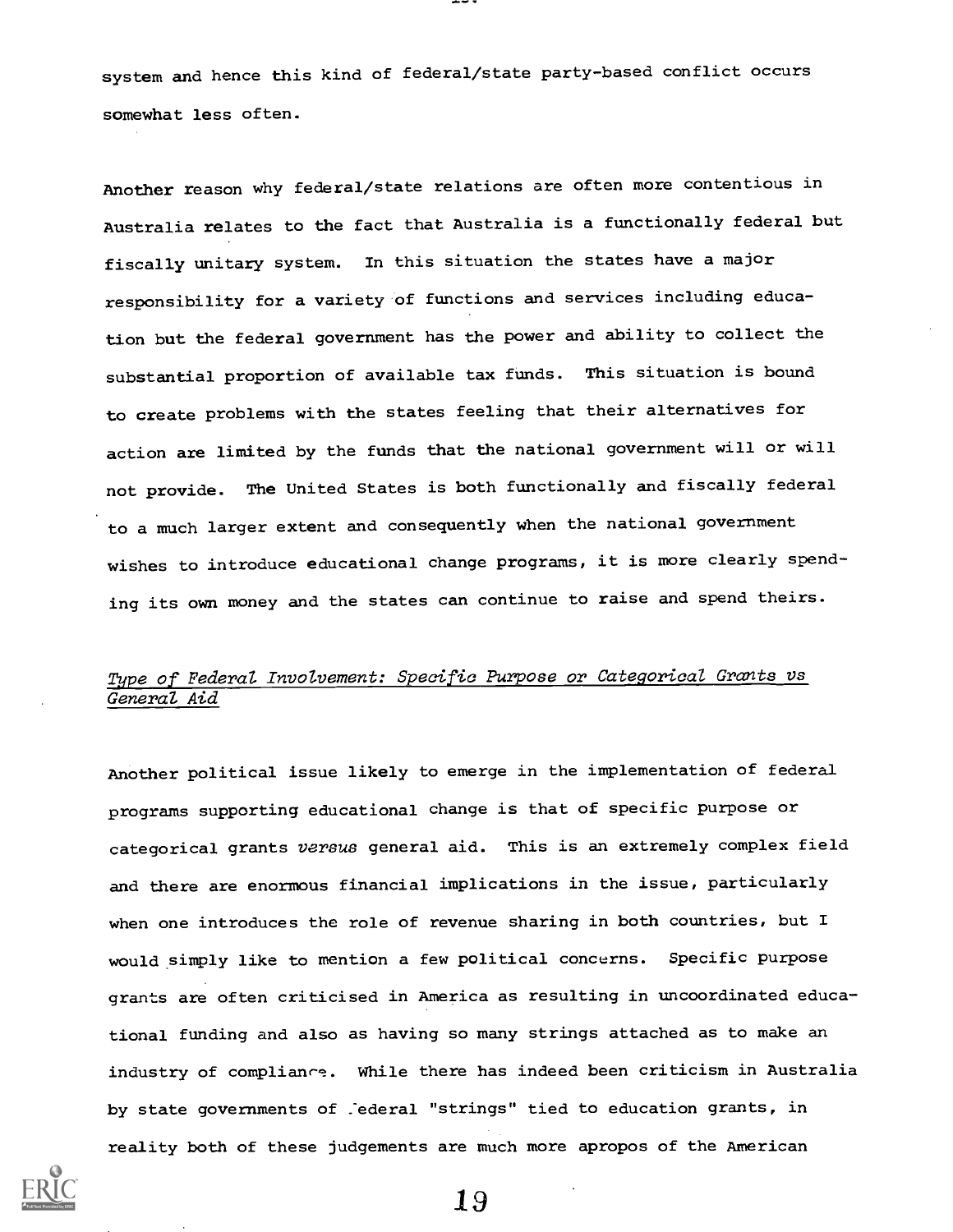scene. All of the American efforts are specific purpose programs and a patchwork of largely uncoordinated programs has clearly grown up over the years. These programs also have a well-deserved reputation for paperwork at every level primarily because the American federal government is particularly concerned with compliance. The Australian Schools Commission recommends the distribution of most of its funds in two basic categories, those of recurrent expenditures and capital expenditures. In other words, the bulk of its funds are provided as "general aid." Compared with the American programs the required paperwork on these programs as well as the smaller categorical programs is extraordinarily minimal. Furthermore, as there is no comparable body to the Schools Commission (which is specifically concerned with an overview of education funding) within United States, there is obviously more coordination of such federal programs in Australia than on the other side of the Pacific.

On the American scene it has been politically difficult to pass any general educational aid and the existence of categorical orograms reflects a political system (the presidential system) where most legislation is composed of compromises. Given the political structure in Australia (the parliamentary Westminster system) it is and was possible for a newly elected party to pass its educational program package nearly intact in 1973 with only a number of small if significant changes.

Whil<sup>-</sup> the American government must, to some extent live with compromise categorical grants, the Australian government would be likely to find it easier to shift entirely to some form of total general aid if it wished. However, this could raise problems of federal government accountability. At the moment, for example, the Australian Schools Commission would find it much easier to demonstrate its accountability with its small but very significant specific purpose programs than its general aid programs where



 $2\overline{0}$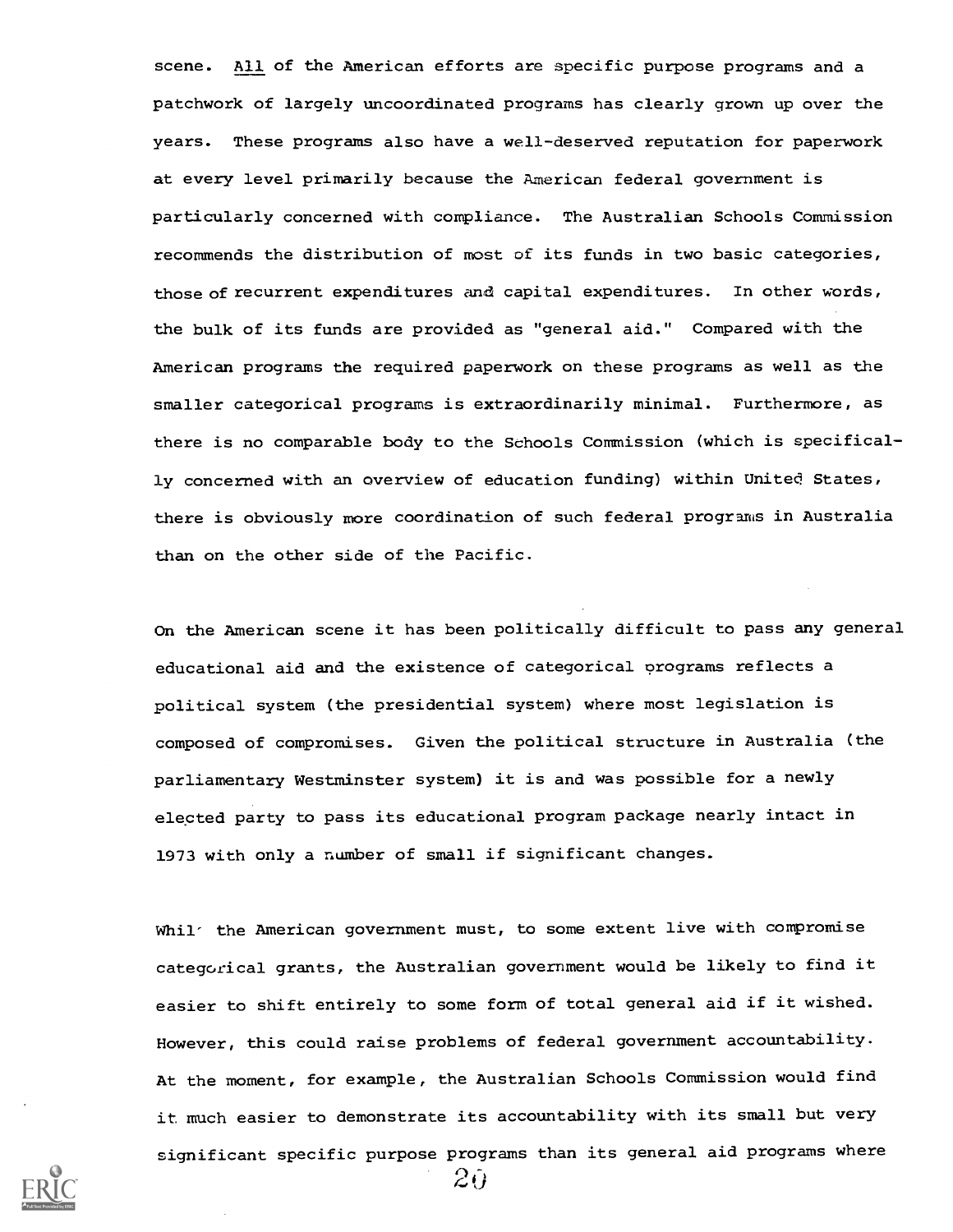the money is more or less turned over to the states at least in relation to government schools. Further, many proponents of federal aid to education might worry than money not tied specifically to some kind of a program could be reduced more easily than earmarked funds as simply part of a general budget cutting exercise. Various educational pressure groups who have fought long and hard for specific funds for "their" problem, such as Special Education, might also be less than convinced that they could easily obtain such funds from hard pressed state departments particularly given Australia's unitary taxation system. It is also the case that while state governments might not like their priorities preempted with regard to education spending, State Education Departments do not have to bargain with other state departments for their share of tied grants. Finally, there is still the argument that there are national concerns in relation to education that make some guidelines in federal spending desirable.

However, it should be stressed that arguments for specific purpose grants can be taken too far and probably have in America. The states are closer to the schools in many if not all ways and special local problems are not always evident to federal bureaucrats. Australia, in particular, has a long standing habit of thinking of itself in terms of two eastern cities and regarding the rest of the continent as a somewhat exotic backdrop. I would argue that heavy-handed federal government control of aid to education is inappropriate in the 1980s for many reasons some of which I will explore in a later section.

## The Jrganization of Education : Church/State and Public/Private Schooling Issues Towards the End of the Twentieth Century

A third area of politica: concern faced by federal governments in implementing programs aimed at educational change in both countries is the late

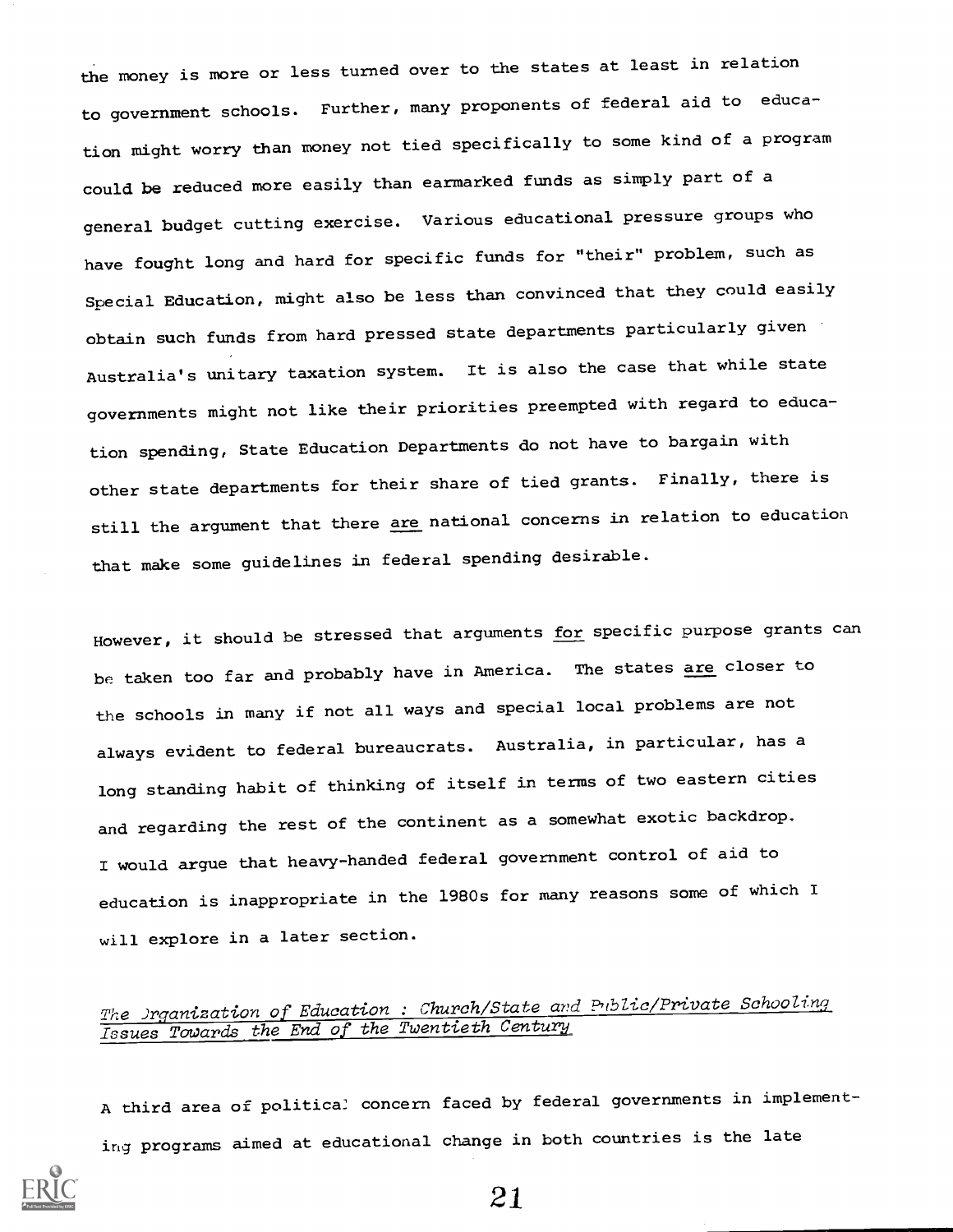twentieth century version of church/state and public/private issues with regard to education. Both constitutions specify the separation of church and state but such a principle has been interpreted differently in the two countries. The United States has, by and large, stayed out of the business of the large scale funding of private schools, church or otherwise. Recent Supreme Court interpretations suggest that this traditional view is becoming even stronger. In Australia, on the other hand, with the advent of the Schools Commission the federal government has gotten very much involved and provides substantial aid, both of the general and categorical types. While public opinion is by no means uniform about this and there is a long standing case in front of the Australian High Court on the constitutionality of the issue, the chances are still good that federal aid to non-government schools will remain a reality, if a contentious one.

It is interesting that very similar principles were advanced in both countries to "settle" this question at the beginnings of the growth in federal aid. In America the formula for success was the "child benefit theory" which emphasized that federal aid was intended to benefit children whatever kind of school, public or private that they attended. In Australia it was the "needs principle" which proposed that the needs of children for adequate schooling should be met whatever kind of school, public or private that they attended.

However, the implementation of these principles has been considerably different in practice. In America the principle was used to provide categorical aid, the majority of which goes only indirectly to church related schools. Some resources like buses, books and other educational equipment are provided or made accessible for private school children and under the "shared services" concept the facilities of public schools can

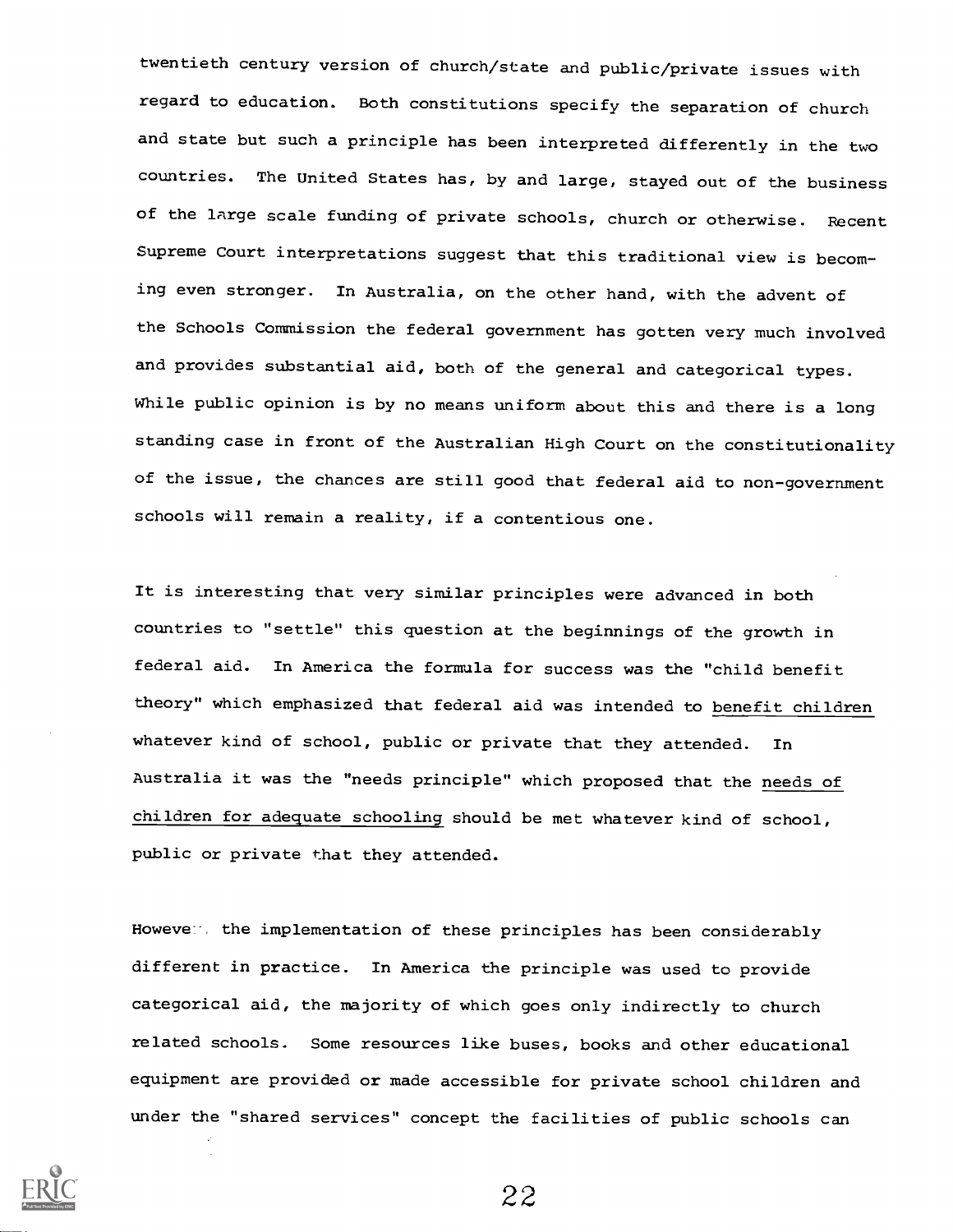be used for private school students. The Australian government, however, has gone far beyond this "additional resources idea" and begun funding not only specific purpose programs but capital works and recurrent expenses for the non-government sector (as well as the government sector.) The difference between the "needs principle" and the "child benefit theory" in practice is that the Australian government clearly funds schools while the American government more apparently funds children.

Both countries are currently facing problems in these areas. In Australia, primarily because State Education Departments have (unexpectedly) increased their spending on education, the original (1974) resource standards targets of the Schools Commission for government schools have been nearly met while, partially because of decreasing financial support in the private school sector, the "needs" of non-government schools have been increasing. Given the federal government's recent restrictions on the Schools Commission's budget, the "needs principle" is emerging as the primary vehicle for funding non-government schools, an ironic twist certainly not intended by the Labor Party which introduced the original idea. It is likely that this situation will continue to create political problems in secular Australia, particularly given the facts that the church/state issue has historically been The Education Issue in this country and the Catholic population has always been very substantial.

In the United States on the other hand, the situation is also complex and also suggests that the issue is far from settled. To begin with the traditional local property tax base for educational finance is being threatened by state Supreme Court decisions declaring it to be unconstitutional on equity grounds. We are also seeing voter tax rebellions which, through referendum, are limiting the amount of local property taxes

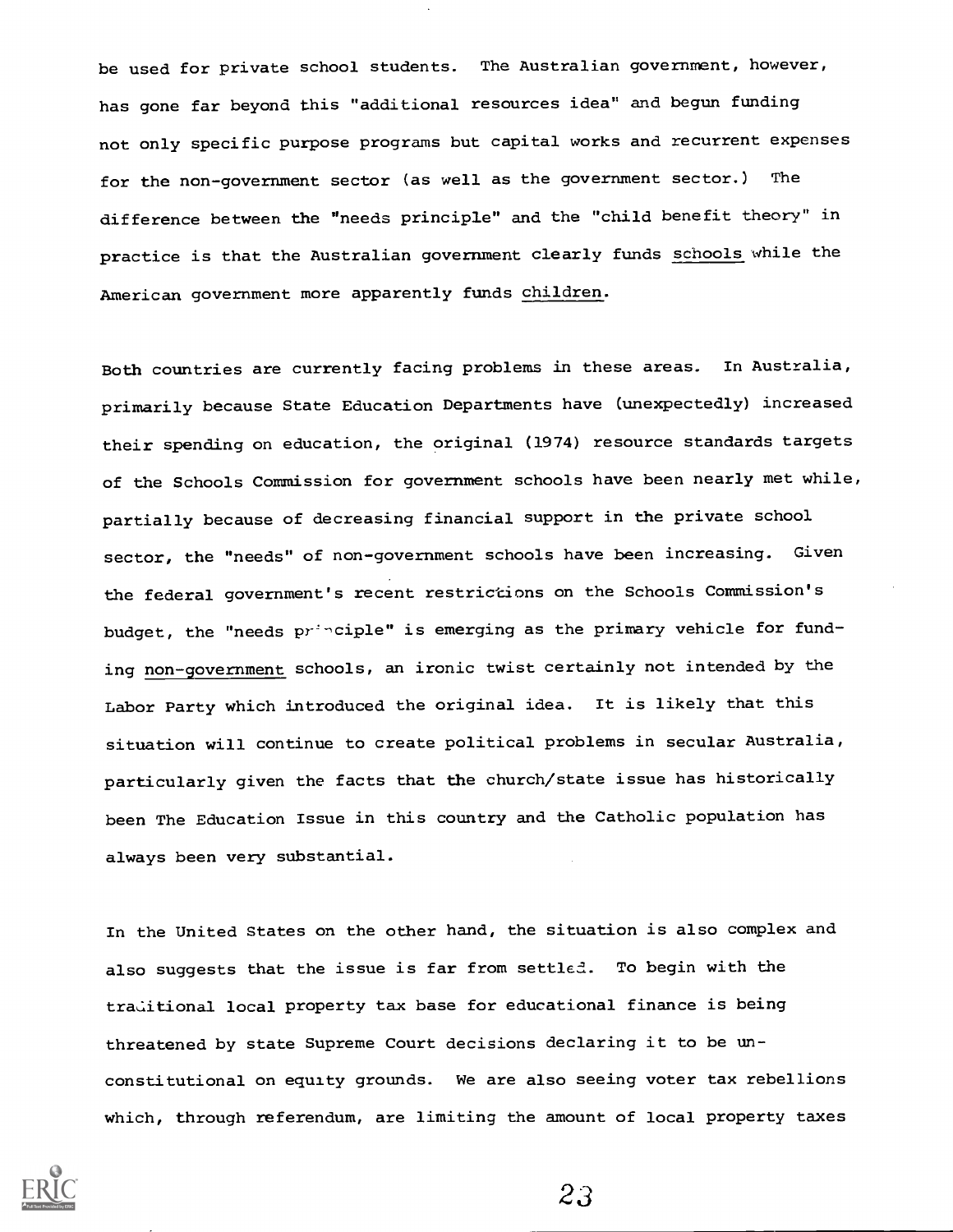which can be raised for schools (as well as other local government services). These activities increase the powers of the state governments which find themselves attempting to develop more equitable funding arrangements for education. Hence the current re-emergence of the once dying voucher idea. Vouchers fund parents not public schools and the old issue of church and state is alive once more.

20.

Furthermore, even without voucher schemes as American state governments attempt to level education spending across local school districts American parents who have traditionally avoided private schools precisely because they could "buy" a good education by moving into the "right" suburbs may feel that if they do not have a "public choice then they will want a private escape" (Clinchy & Cody, 1978). One of the reasons for the smaller degree of pressure for government aid to private schools in America has been that less than ten percent of the students attend such schools while the figure in Australia is closer to twenty-five percent. It would appear that the "old" political problem of "state aid" has not been settled after all and will continue to haunt governments at all levels when they attempt to implement programs aimed at educational change.

# Tye Type of Federal Involvement: The Doctrine of Transferability

I would also like to refer briefly to one final political issue associated with the implementation of innovative federal educations programs and that is what Ernest House (1974) has called the problems of the "doctrine of transferab-.1ity." House defined this problem as the search for the magic solution in government policy on educational innovation, characteristic of an industrialized technocratic society which believes that "everything can be fixed." The assumption is made that the solution or innovation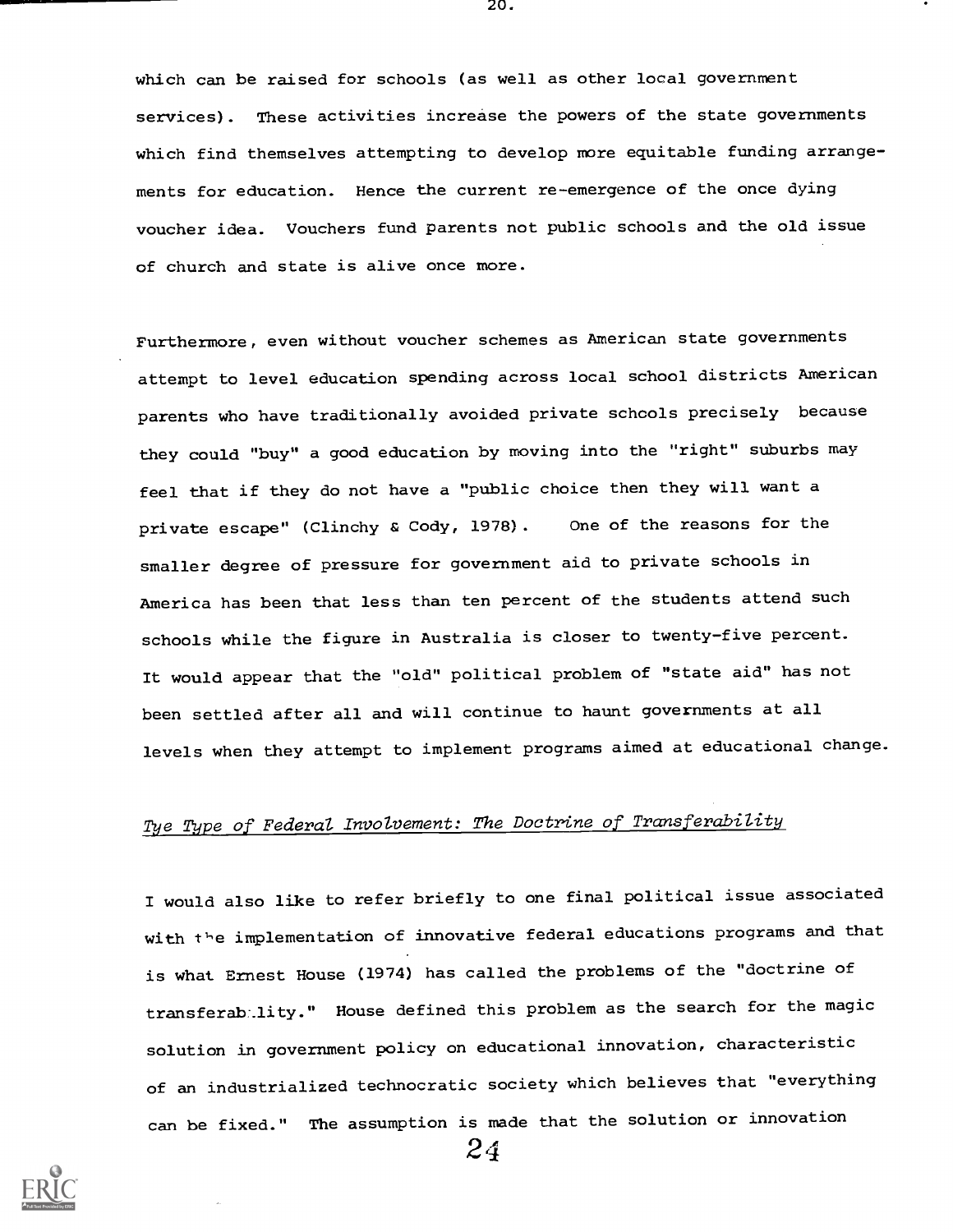must be widely accepted and have highly generalizable results in different situations. Referring to the American experience, House points out that this is typical of what we now call the Research, Development and Diffusion model of educational change which is rightly discredited as a panacea for all educational ills. It is discredited for many reasons but most basically for being overly rational, for regarding the "consumer" as passive, and for empirically not effecting much change anyway. The alternative to the doctrine of transferability is to aid in the development of the local capacity for change. This involves avoiding heavy-handed top-down federal or state initiatives. It suggests programs which, while earmarked for innovation, do not closely specify and monitor the kinds of innovations attempted. It also suggests that the people who are the consumers must be involved in the control of the process of implementation.

At this point I would like to make the generalization that while these kinds of issues have most certainly been problems for the American government in sponsoring educational innovations they have been somewhat less problematic on the Australian scene primarily because the Australian government has promoted school based activities of all kinds in its special purpose programs. They have been much less prone to concern about "transferability" perhaps partially because they have had the American example a few years ahead of them. Nevertheless, there are political and bureaucratic pressures to find and apply the "one best solution" particularly as education budgets in Australia recede. There has been a constant strain in several of the School's Commissions programs with many internal and external advocates arguing in favor of "magic solution policy" on cost-benefit grounds. Yet a major part of the reason for avoiding the R & D model rests with what we are discovering happens at the school level when attempts are made to implement educational inrovations. Thus I would like to turn now to my second perspective on educational innovations, the organizational perspec-



tive.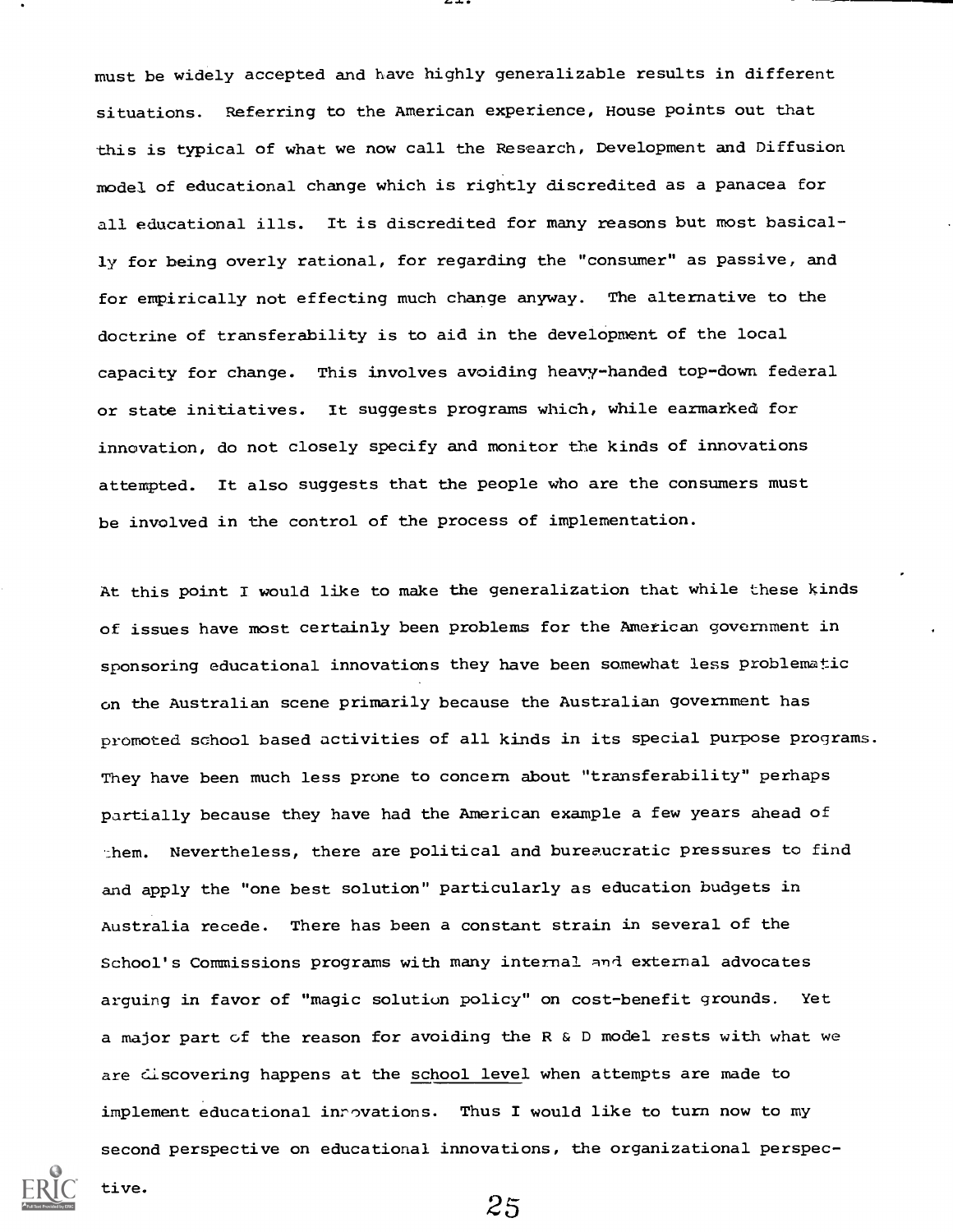#### ORGANIZATIONAL ISSUES IN THE IMPLEMENTATION OF FEDERALLY SUPPORTED EDUCATIONAL INNOVATIONS

22.

It is commonplace now for educational theorists to identify characteristics of schools as formal organizations and the ways in which they differ from other kinds of organizations. Many of these differences have important implications for the implementation of educational innovations. They include such factors as:

1. The unstable, multiple and contested goals of educational organizations.

2. The inadequate and unclear technology of teaching.

3. The complex, and unstable environment of schools and the accessibility of schools to outside pressures.

4. The monopoly nature of compulsory schooling and the consequent lack of incentives to compete.

A serious consideration of these kinds of factors suggests what can happen when an "pure" innovation finds itself in this kind of "dirty" environment. It is in the nature of schools as organization that innovations are "transformed." Consequently, many writers have pointed out that to understand the process of innovation in educational organizations one needs to concentrate on what happens during the implementation stage of the change proces at the school level. In some ways this is a similar observation to that which was made earlier about the divorce of policy from implementation at the federal level, but the focus now is turned to the divorce of adoption from implementation at the school level. Political issues in the federal sphere will strongly affect what educational reform is attempted but organizational issues at the school level will affect what actually happens where the children and the teachers are: in the classrooms.

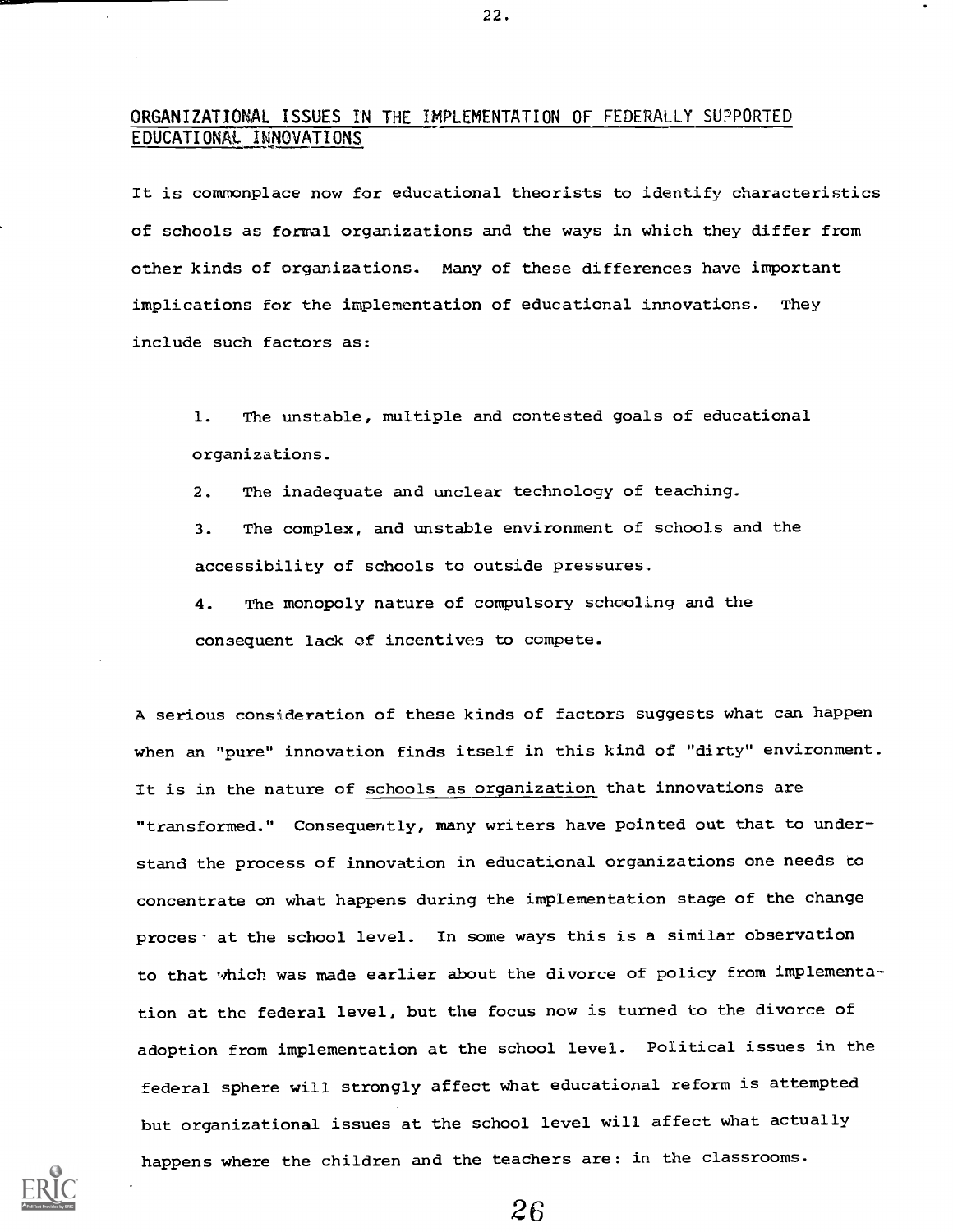#### Factors Related to Implementation at the School Level

One way to compare organizational issues which may emerge during the implementation of education innovations in schools in both Australia and the United States is to examine similar research that has been done in this area in the two countries. One of the best known American studies done on implementation in recent years is the massive study of federal programs supporting educational change conducted by the Rand Corporation in California between 1974 and 1978 and popularly called the Rand Change Agent Studies. This research encompasses eight volumes, investigated both implementation and continuation, and utilized a national survey sample of 293 projects and 29 case studies (Berman & McLaughlin, 1978).

23.

A similar study of the implementation of an Australian federal government program supporting educational change was conducted by myself in Australia between 1976-1978. This study was on a much smaller scale than the Rand Study but it utilized a very similar theoretical framework and investigated many identical issues. The study involved a survey of 95 innovation projects and case studies of 12 projects all funded by the Schools Commission in Western Australia. The comparative findings of these two studies are of particular interest as they point to very similar factors operating at the school level in the implementation of educational innovations in both countries. In this short paper a detailed account of both studies cannot be provided. Hence it is my intention to simply highlight some of the major areas of interest for those concerned with comparative educational refolm efforts. (A more detailed report on the Australian study is currently in progress.)

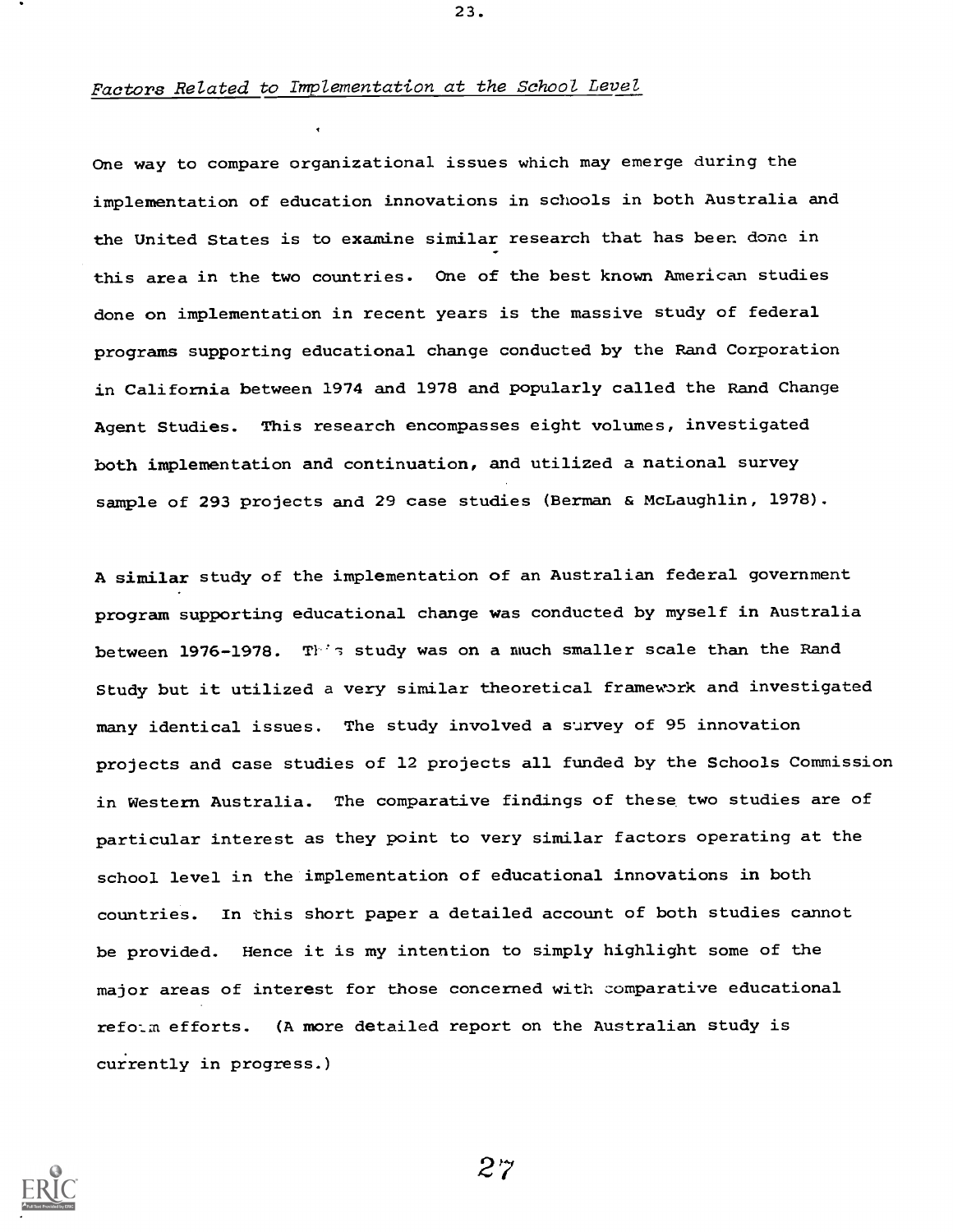The Australian study was considered an exploratory study and four categories of possible factors affecting implementation were identified from the literature. These are very similar to the categories used in the Rand Studies and they include:

- 1. Characteristics of the innovation.
- 2. Characteristics of the implementation strategies employed.
- 3. Characteristics of the organizational settings.
- 4. Characteristics of the personnel involved.

Some of the comparative results will be discussed below under the four relevant categories.

#### Characteristics of the Innovation

In general both the Australian and American studies found that the characteristics of the innovations in terms of their educational methods, subject area dealt with, or project "values" were not highly related to implementation. Rand looked at educational methods and found only a small relationship to implementation effects. Porter looked at subject areas and found only one area, language programs, related to implementation. Porter also looked at the project "values" as expressed in terms of the Schools Commission's priorities (such as projects that promote cultural pluralism, etc.) and found that there were only a few value areas related to implementation, tnese being projects intending to open up the school to the community, projects promoting better Aboriginal education, and projects trying to cope with the isolation of students who live in remote areas. With these possible exceptions regarding project values, it is likely that the actual kind of project in terms of subject areas and methods is less important to its implementation than how it is implemented.

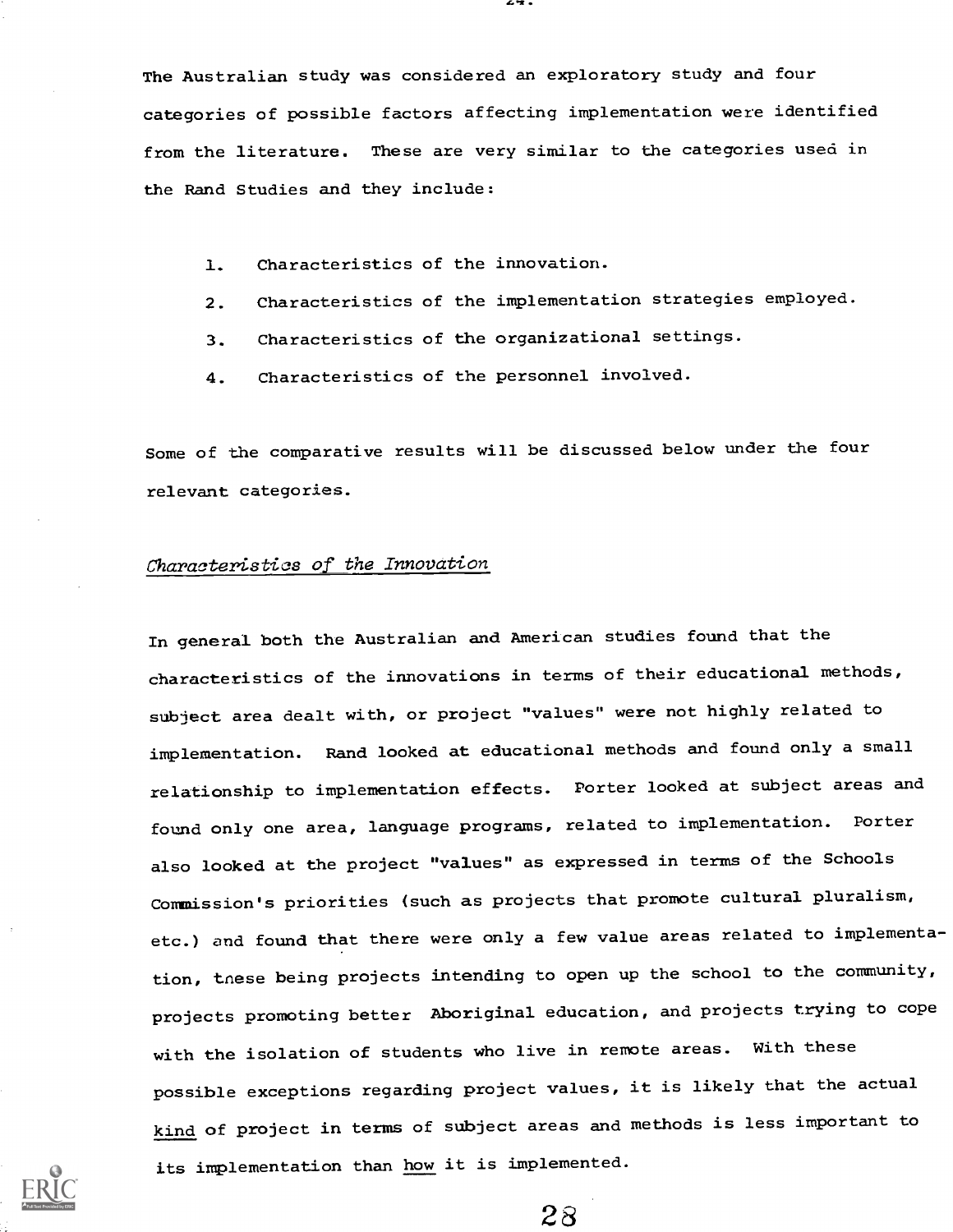With regard to the level of resources, the Rand study found no relationship between the level of funding and implementation while Porter did find a positive relationship meaning that the more expensive projects reported better and easier implementation. However, this is one area where the cross-cultural comparison is difficult as most of the projects funded under the Innovations Program in Australia are considerably smaller in terms of financial resources than many of those funded under the various American federal programs that Rand examined.

# Characteristics of the Implementation Strategies

Both studies found that factors associated with the ways in which a project was implemented at the school level were very important to the ease and success of the implementation. Porter found that the following factors hindered implementation effectiveness: not being the original applicant for the innovation grant '- situation that usually occurs through high rates of teacher mobility in Australia); not having the decision making power with regard to the project; implementing a project where the objectives were difficult for others in the school to understand; or where there was a complex implementation strategy that was difficult for others in the school to understand, and implementing a project which increased the workload of those involved. Porter also found the following factors facilitated implementation effectiveness: prior observation of an innovation; prior trial of an innovation; involvement in the implementation process; implementing a project where the results were easy to obstrve; implementing a project wit} student involvement.

In addition to similar findings by Rand, they further identified a number of specific implementation strategies which were effective in implementation and which generally included on-site well-conducted teacher training

 $29$ 

25.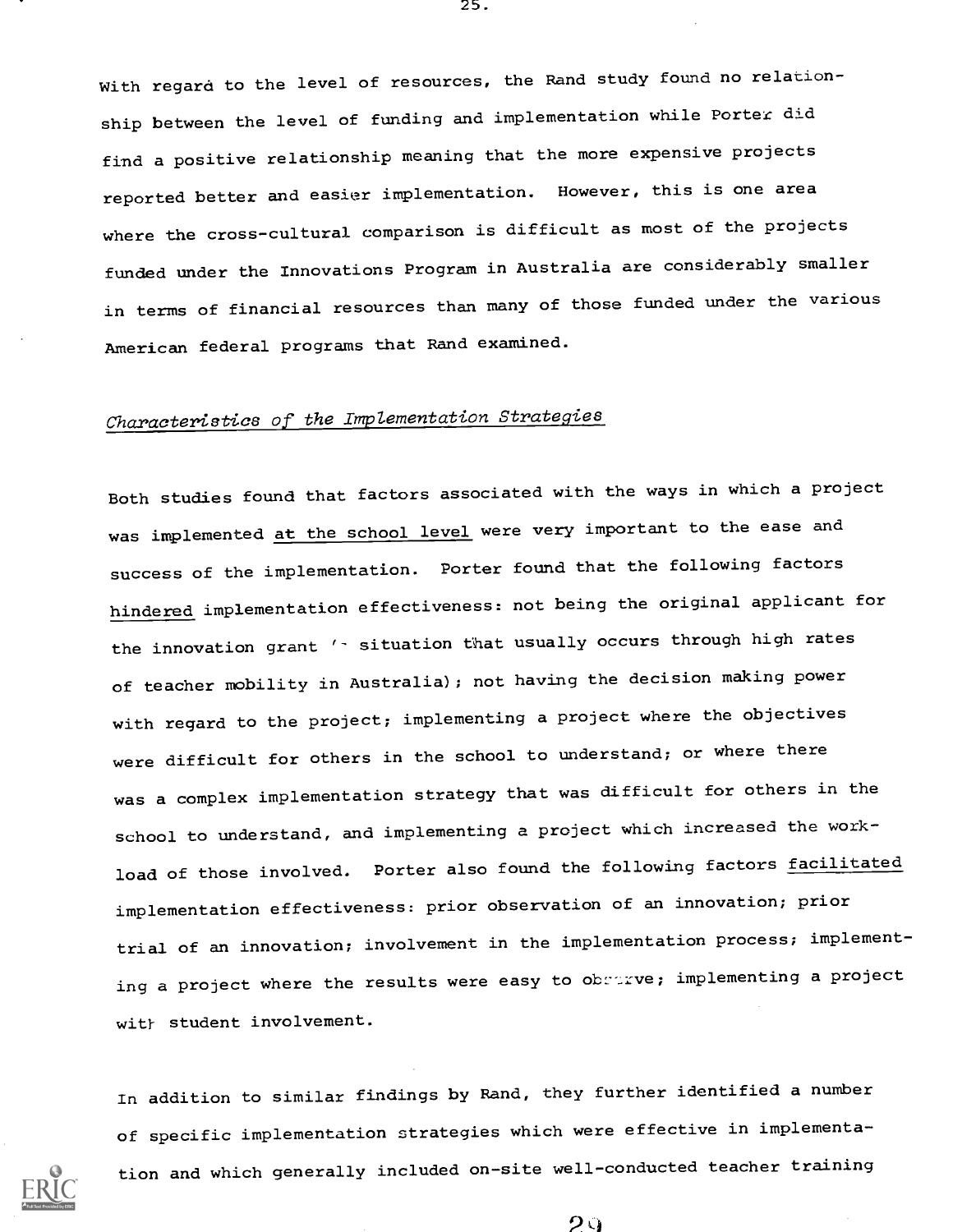that was directly relevant to the project, and teacher participation in project decisions. Rand also coined the phrase "mutual adaptation" to describe the process by which the project is adapted to the reality of its institutional setting through implementation strategies which allow teachers time to get feedback, correct errors and build commitment.

#### Characteristics of the Organizational Settings

When looking at the formal structure of schools, Porter found that compatibility with the organizational structure was positively related to implementation, as was one element of a bureaucratic structure, the existence of rules. However, other indications of bureaucracy such as a hierarchy of authority and impersonality were not related to implementation. Looking at the informal structure of schools, Porter found that cooperation from the school administration, cooperation from the staff not directly involved in the project, cooperation from the students and cooperation from the system authority were all related positively to implementation as was a previous school history of innovation. Job satisfaction and perceived "rewards" received for undertaking the innovative projects were negatively related to implementation, which may suggest that innovators are not the most content teachers in the schools. In a similar vein Rand also found that the quality of the working relationships in the schools, the active support of principals in particular, and the perceived effectiveness of project directors were important factors under the general category of organizational climate.

In addition both Rand and Porter found that secondary schools seemed to have more implementation problems than primary schools. Further, Porter's study found that smaller schools had more implementation problems than

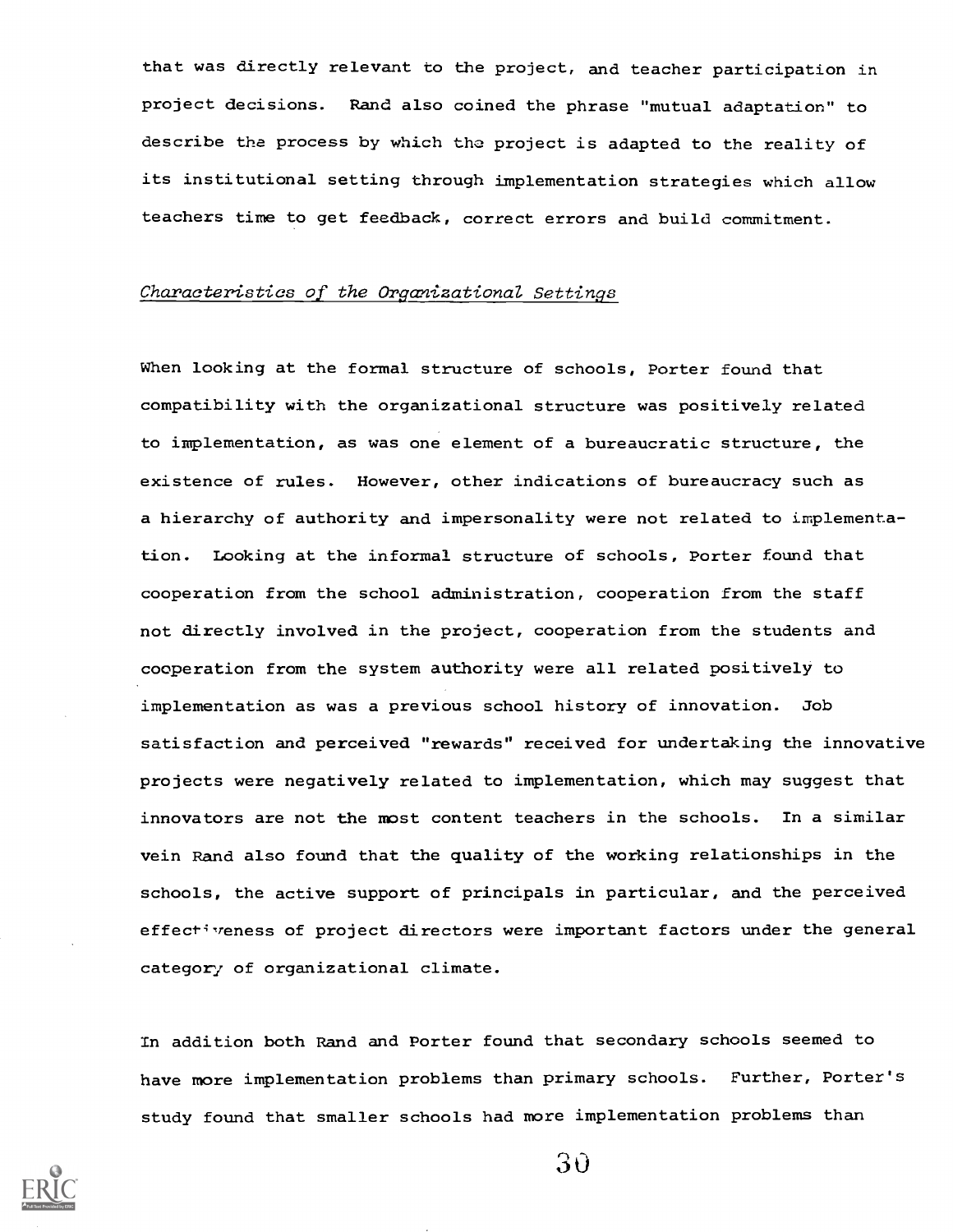larger schools. Porter also found compatibility with the physical structure of the host school to be positively related to implementation.

In considering the relationship of the school to its environment Porter found that there were implementation problems when the objectives of the project were difficult for the community to understand or when the implementation process itself was perceived as complex by the community. Cooperation from the federal funding agent, the Schools Commission, was positively related to implementation.

## Characteristics of School Personnel

Not boding well for the possibilities of a stable teacher population in the future, Porter found "age" and Rand found "years of experience" to be negatively related to implementation effectiveness. Porter also found the degree of initial enthusiasm and commitment to the project, as well as the initial understanding of both the innovative idea and the implementation process, to be negatively related to implementation effectiveness which suggests that over-confidence and grandiose expectations by school level innovators may be problematic. However, Porter also found that the perceived ability to change in the directions required by the innovation was highly related to successful implementation. Along the same lines Rand found that the greater the scope of change required of the teacher by the project, the higher the implementation effectiveness. Rand also found that a teacher's sense of efficacy in relation to students was related to successful implementation.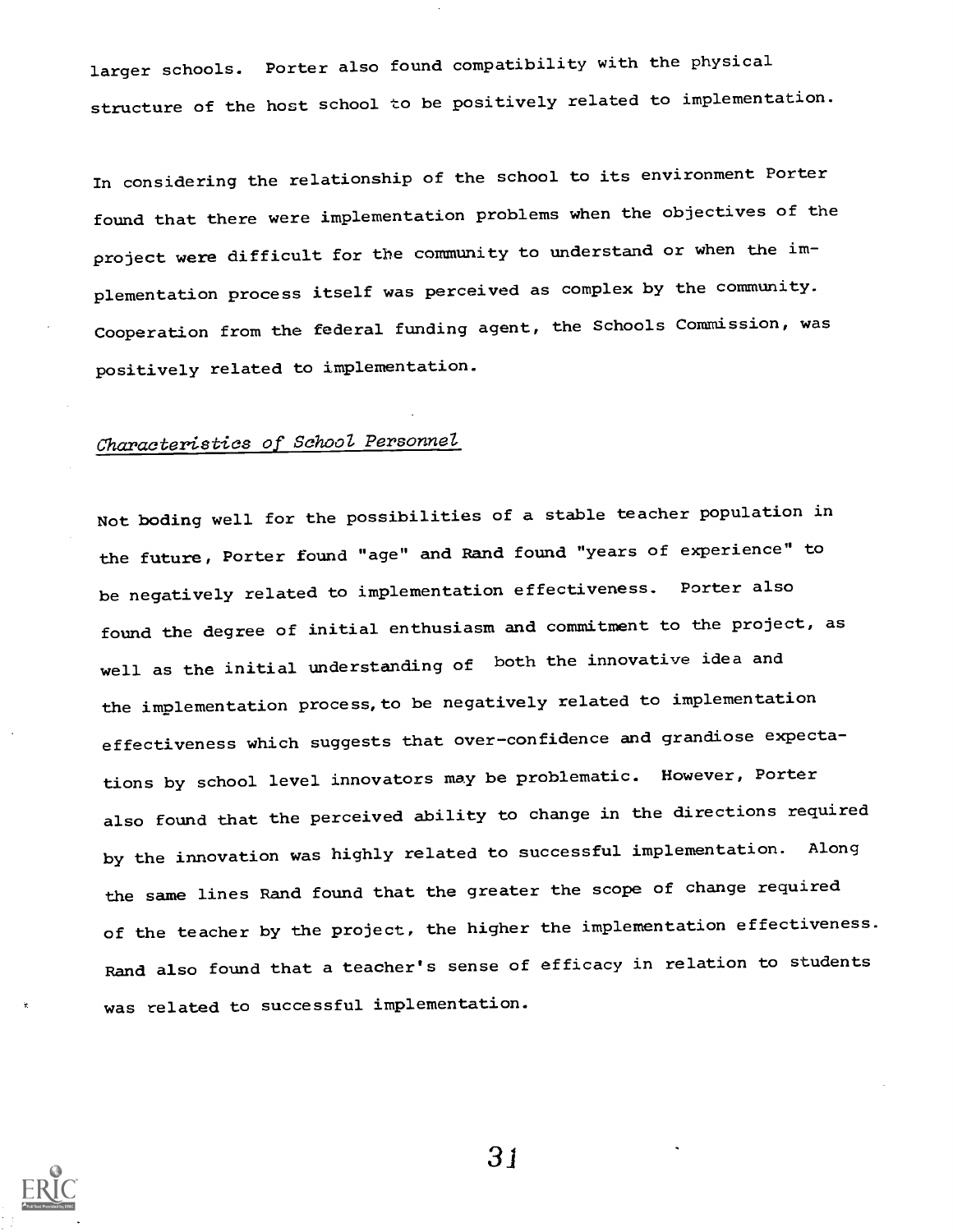#### The Practitioner/Policy-Maker Discrepancy

One other general observation needs to be made regarding the implementation of federally supported innovations at the school level. This relates to the existence of what Hall (1979) has called the "practitioner/policy-maker discrepancy. This refers to the apparent "reality gap" between remote policy makers and the practitioners in the field who are actually involved in the implementation process.

In the Australian study under discussion such a reality gap was evident (particularly in the case studies) even though the innovations concerned were supported by a federal program that tried to anticipate this problem. In large part the discrepancy was obvious simply because a new educational idea being implemented in a school just does not look much like the outsider': conception of it. This is not because teachers and other practitioners are shifty people who resist change, or who persist in not implementing innovations the way some outside originator intended. The comment is equally true when the practitioner thought up the idea him or herself (as was the case in the Australian sample) albeit according to government or bureaucratic guidelines.

Partially this discrepancy exists because, as many researchers are now chanting virtually in unison, change is a process not an event. It involves indiy-'ual developmental shifts in both attitudes and behavior and it has a time span of its own. This process may not fit neatly into an election period, a Treasury Department's requirements for the spending of governmental funds, or the career aspirations of either the external bureaucrat or the local teacher. It would seem that the broad models for reform developed

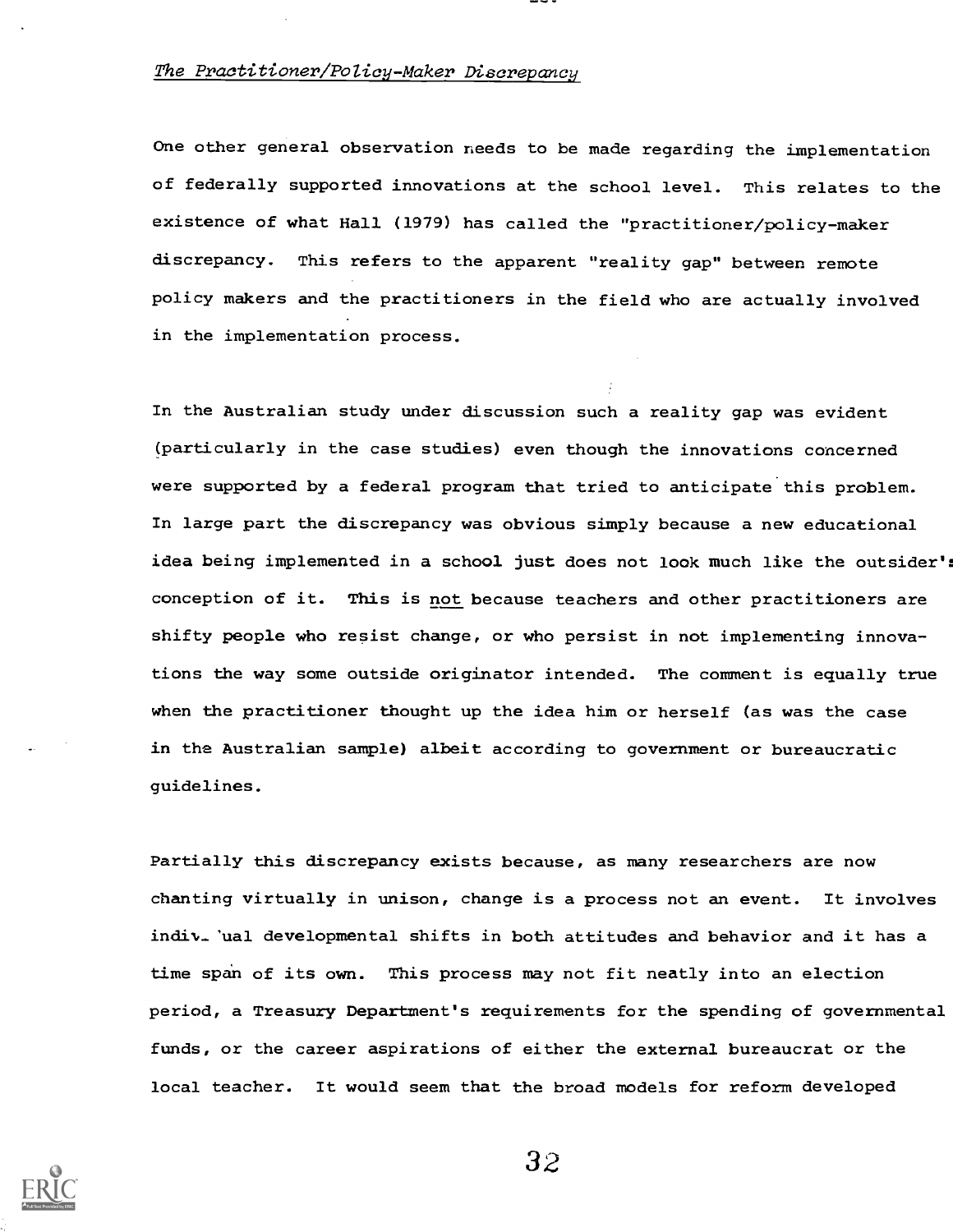by distant politicians and bureaucrats, however elegantly, just do not make much sense in the everyday world of the school.

The American Rand Change-Agent Study also brought this point home in another way by actually comparing the federal implementation strategies used in several of the American programs. In general they found that the differences in federal strategies were not as important as the local situation to successful implementation and continuation. Hence they concluded that "The difference between success and failure depended primarily on how school districts implemented their projects, not on the type of federal sponsorship. The guidelines and management strategies of the federal change agent projects were simply overshadowed by local concerns and characteristics." (Berman & McLaughlin, 1978, p.vi)

#### CONCLUSIONS

So where does this leave us? Are we to conclude that federal policy-makers should toss efforts at educational reform in the "too-hard basket" and concentrate their energy and their money elsewhere? Not only is this most unlikely given a new generation of demands for educational reform (accountability, "standards", literacy and numeracy, etc.), but it would negate what we have learned about educational change. In any event many of the problems described in this paper are to be found in other federal efforts at change and not just in education.

The advantage of conceptualizing policy on educational change as has been suggested in the preceeding pages is that it enables us to move from the political sphere at tho federal level down through the organizational sphere at the school level. One of the major gaps in the understanding of

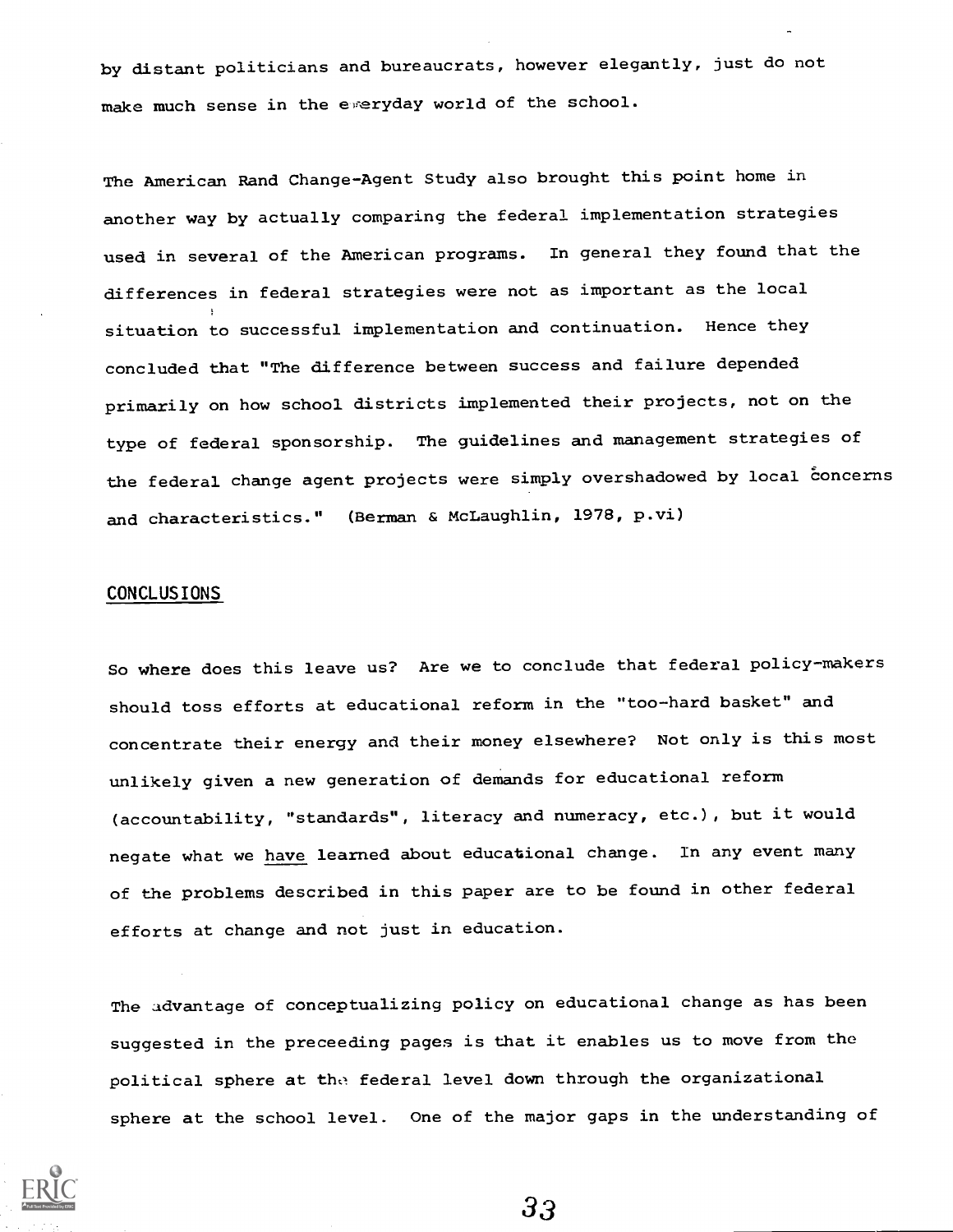the change process has been the failure to follow policy through from its beginnings and their context to its actual implementation (or "nonimplementation") and its context. The addition of the comparative element further enables us to examine how variations affect the process.

To summarize the approach explored here, I have suggested that political factors at the federal level and organizational factors at the school level are particularly critical in the analysis of national government efforts to support educational change in federal political systems. Potentially relevant political factors include: the traditional philosophy regarding the value of education and the present extent of cultural consensus about that philosophy; the type of political system; the type of political structure; the organization of education; the legitimation of educational reform; the types of federal involvement; the nature of the relevant power relationships, and the nature of the evaluation and accountability requirements. In this paper I have explored only a few of these using Australia and America as the basis for comparison. Potentially relevant organizational factors include: the characteristics of the innovation; the characteristics of the implementation strategies; the characteristics of the organizational settings; the characteristics of school personnel; and the existence of a "practitioner/policy-maker discrepancy". In this paper I have briefly compared some American and Australian research that explores these factors.

The most obvious implication of this comparative exercise is that the understanding of the relevant political factors that may affect implementation of federal reform efforts in education are crucial to policy-makers concerned with actually reaching schools with their programs. But it is likely to be the organizational factors at the school level which are most significant to the actual implementation where it counts: within the schools.

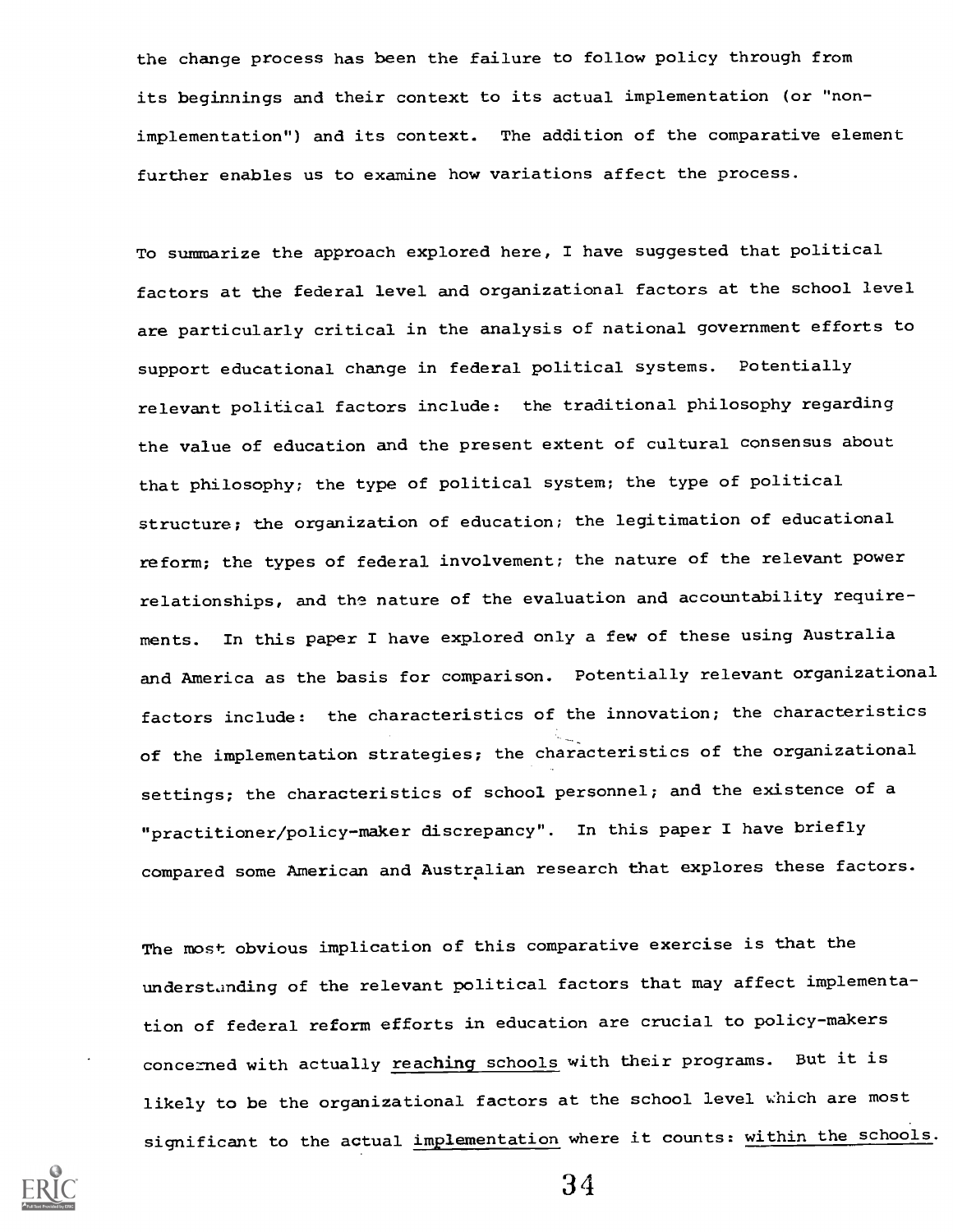The discussion of some of the differences between Australia and the United States with regard to certain political factors makes this point clearer. Despite differences in political features which have indeed affected what kinds of federal education programs *reach* the schools in each country, it is still the case that very similar factors are significant to the implementation process within the schools in both nations.

31.

This obviously suggests that federal policy-makers must be cognizant not only of the political issues that may affect the implementation of their education programs within the federal structure but also of the organizational issues that may affect the actual implementation by the practitioners with children in schools. Without attention directed to this sphere as well it is unlikely that action at the national level with regard to education will ever have much effect. Educational change is clearly a complex process but it is not a totally unintelligible one. Much more exploration needs to be done in both the poli' al and organizational spheres but some of the puzzle is becoming increasingly clear.

\* \* \* \* \* \* \* \* \* \* \* \* \* \* \* \* \* \* \* \* \* \*